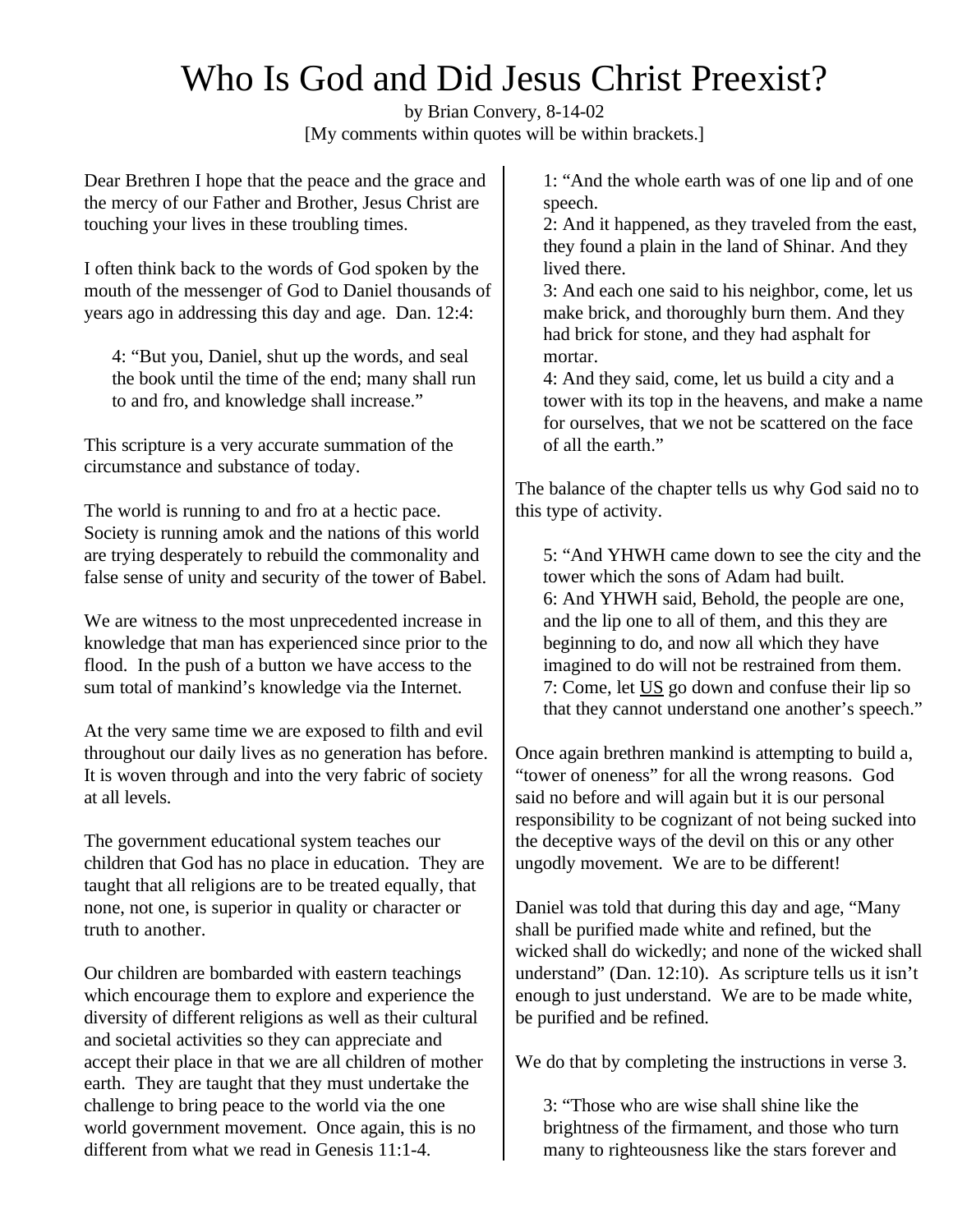ever."

Rev. 19:8 tells us of these wise ones,

8: "And to her it was granted to be arrayed in fine linen, clean and bright, for the fine linen is the righteous acts of the saints."

Brethren Daniel 12:3 is the fulfillment of the purpose for human existence. Most who have lived and died have not understood this. In a time to come they will however.

We who are called of God cannot be of benefit to them at this time but we can be of benefit to those who are alive today.

God has a plan of salvation for all of mankind. It is patterned after the creation around us. It is patterned after a family. Two become one and thus produce offspring or seed. This plan of salvation is a mystery to most as Paul tells us in Ephesians 5:30-32.

30: "For we are members of His body, of His flesh and of His bones [Christ, the second Adam]. 31: For this reason a man shall leave his father and mother and be joined to his wife [The Church, the second Eve], and the two shall become one flesh. 32: This is a great mystery, but I speak concerning Christ and the Church."

Brethren, this is a great mystery to most of mankind at this time. That is part of God's plan. It should not be however to those called of God.

A Father, Son, bride, and children. Yes, a family! The pattern is undeniable throughout the scriptures. Yet I have read lately where men deny that God is a family and is not trying to grow that family. That family is the oneness of God! We will see in this study what God has to say about "being one" with another. We will also see that the example of being "one" physically, is only a type or shadow of what it is to be "one" spiritually. We do not have to go to great theologians to obtain this information for it is written throughout the bible in plain and simple language.

Just as we read in Ephesians that we are of the body of

our Husband and that we are to be joined and become "one," so too will we see that Jesus Christ is the same yesterday, today, and forever.

What was the purpose ordained by God for a man and a woman becoming one flesh? Genesis 1:27-28:

27: "So God created man in His own image; in the image of God He created him; male and female He created them.

28: Then God blessed them, and God said to them, Be fruitful and multiply; fill the earth and subdue it; have dominion over the fish of the sea, over the birds of the air, and over every living thing that moves on the earth."

Here we can see that man was created in the image of God. This image has several major tenets here. The first is that of being male and female. The second is that they can be fruitful and multiply. The third is that they can fill the earth and even subdue it. The fourth is that they will have dominion over the other 3 types of flesh that live on the earth.

I have written about all this extensively in the past and I will not get into a lot of that in this study. You can get that information off of the web site: steve.bruns.com/brianconvery.html. What we are focusing on here is that the pattern of creation, the oneness of two beings to produce others after their kind is modeled after that of God. It is only a shadow of the real thing.

Becoming one with another physically is divinely inspired. That oneness is not to be defiled. It is sacred in the eyes of God. That is why Paul tells us to glorify God in both body and spirit. I Cor. 6:12-20:

12: "All things to me are lawful but not all things contribute. All things to me are lawful, but I will not be ruled by any.

13: Food is for the stomach and the stomach for food [They both have a purpose designed by God], but God will destroy both it and them. [That will take place when there is a new heaven and new earth created.] Now the body is not for sexual immorality [*porneia*] but for the Lord, and the Lord for the body. [Once again a common purpose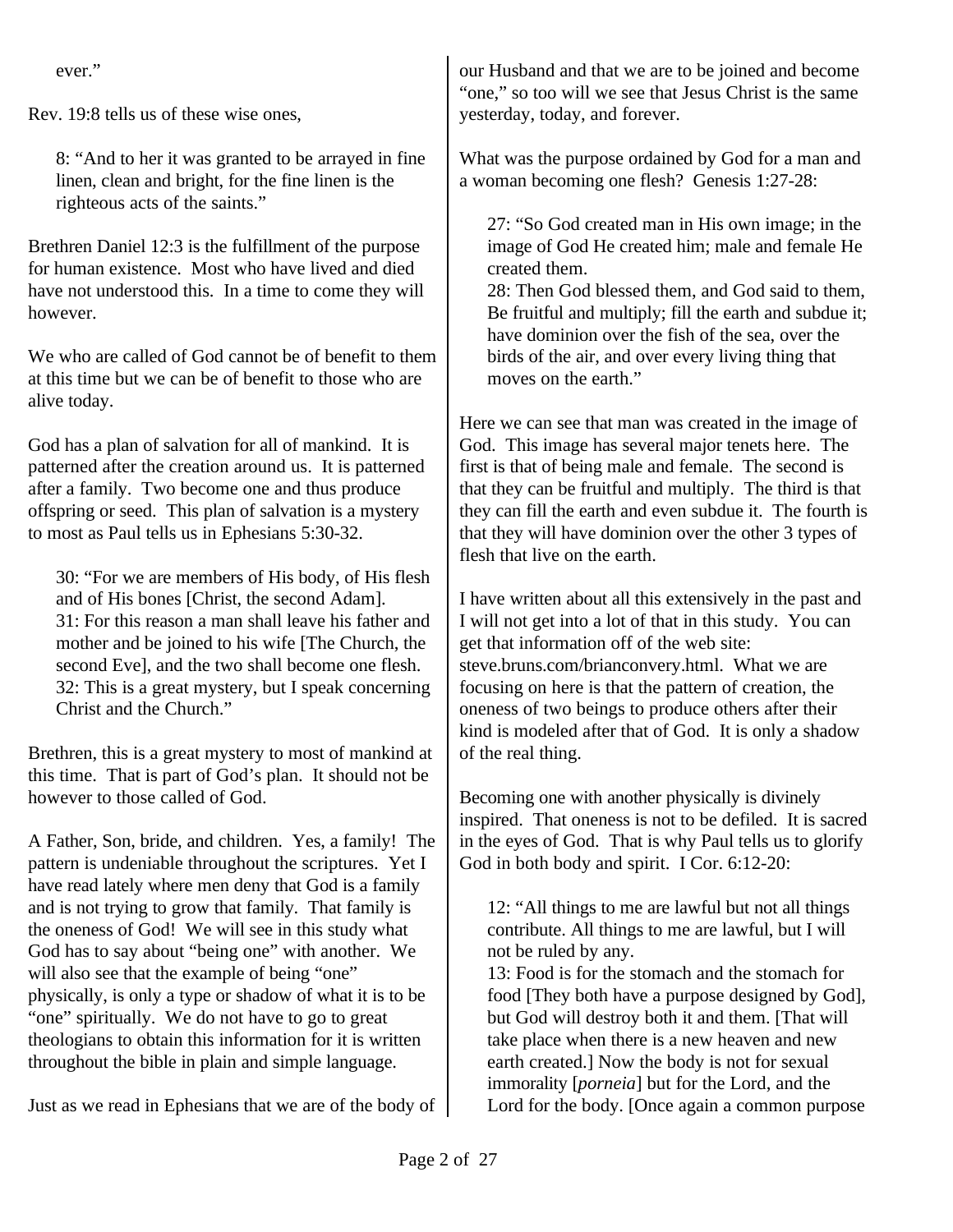for them both.]

14: And God both raised up the Lord and will also raise us up by His power.

15: Do you not know that your bodies are members of Christ? Shall I then take the members of Christ and make them members of a harlot? Certainly not!

16: Or do you not know that he who is joined to a harlot is one body with her? For the two, He says, shall become one flesh.

17: But he who is joined to the Lord is one spirit with Him. [Do we grasp this simple explanation of oneness here?]

18: Flee sexual immorality. Every sin that a man does is outside the body, but he who commits sexual immorality sins against his own body. 19: Or do you not know that your body is the temple of the Holy Spirit which is in you, which you have from God, and you are not your own? 20: For you were bought at a price; therefore

glorify God in your body and in your spirit, which are God's."

Yes God places tremendous importance on being "one" with another human being and with the Lord.

We will see how that pattern is addressed later in the study between God and us, but for the moment we are looking at the physical aspect of it.

Satan has turned this vital aspect to understanding the plan of salvation into a tool of not only lust and filthy behavior, but into a tool for deceiving the very called of God to stray from the truth of the scriptures.

Do you remember what those who would build the city and the tower sought from our earlier reading of Genesis 11?

They sought to reach to the heavens and make a name for themselves, verse 4. Yes the top of this tower (which by the way is the reason for building pyramids around the world) was to be like God. Yes they wanted to make their name above all other names. This is the same old deceptive pattern of Satan the devil. That is his desire. God tells us about it in Isaiah 14:12-15. Look at the similarities to Genesis 11.

12: "How you are fallen from heaven, O Lucifer, son of the morning! You are cut down to the ground, you who weakened the nations! 13: For you have said in your heart: `I will ascend into heaven, I will exalt my throne above the stars of God; I will also sit on the mount of the congregation, on the farthest sides of the north; 14: I will ascend above the heights of the clouds, I will be like the Most High.'

15: Yet you shall be brought down to Sheol, To the lowest depths of the Pit."

Satan is once again deceiving man to unite and pool their resources in an attempt to become great.

This deception is not isolated to those not called of God. Satan is working on everyone. He is trying to blind the church to the truth of who and what God is and the awesome purpose God has for creating mankind.

Satan's spirit is flooding the earth. Paul told Timothy of this very thing often. It is a vital warning to us today. Listen to just one of these descriptions and admonitions in 2 Tim. 3:1-5.

1: "But know this, that in the last days perilous times will come:

2: For men will be lovers of themselves, lovers of money, boasters, proud, blasphemers, disobedient to parents, unthankful, unholy,

3: unloving, unforgiving, slanderers, without self-control, brutal, despisers of good,

4: traitors, headstrong, haughty, lovers of pleasure rather than lovers of God,

5: having a form of godliness but denying its power. And from such people turn away!"

Here the apostle Paul is telling us plainly that these will be the traits of many who will appear godly. How do they do this? Through deceit! These traits will be covered in a shroud of deceit. They in fact may not ever see them in themselves. They may be genuine in their thought because they in fact are deceived themselves.

For instance, they will not come out and tell you they are "lovers of money." They will twist scripture to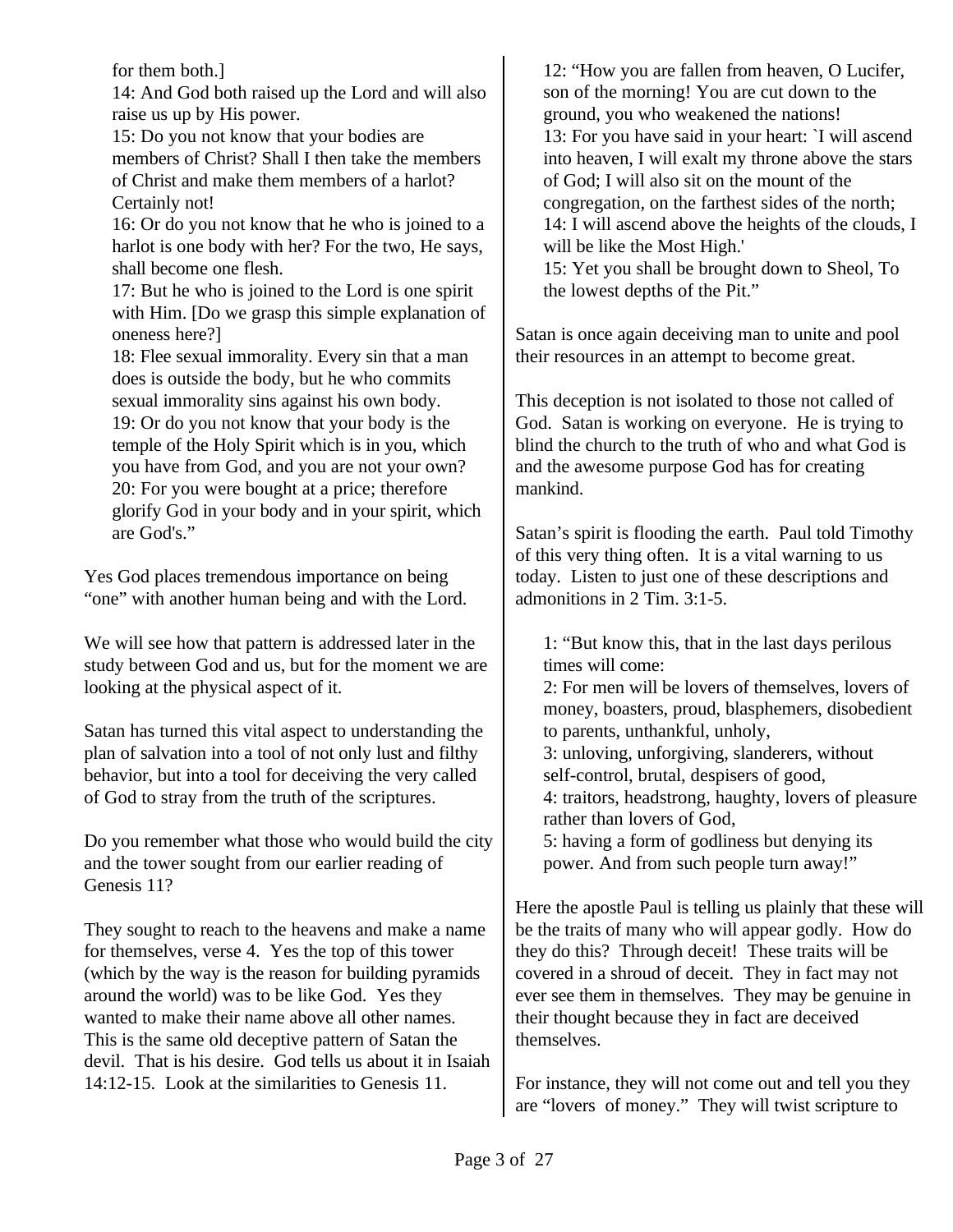convince you that they are God's stewards of your tithes and offerings. They won't come out and tell you they are "unforgiving and proud." Instead they twist scripture to claim it is their duty and their's alone to "mark" and "disfellowship" those who disagree with their teachings. Yet they prove they are lovers of themselves.

We are not to hate them, but rather hate what they do. We are to edify the Body in love. With the outgoing concern for all that Christ displayed.

Paul tells us in 2 Corinthians 11:13-15 about their methods.

13: "For such are false apostles, deceitful workers, transforming themselves into apostles [ones sent forth] of Christ.

14: And no wonder! For Satan himself transforms himself into an angel of light.

15: Therefore it is no great thing if his ministers also transform themselves into ministers of righteousness, whose end will be according to their works."

Brethren, these are the words of God given to us for our admonition. We are to never become great in our own eyes or want to appear so in the eyes of others.

Those of us, the body of Christ who have accepted the responsibilities to teach from the word of God must do so with the fundamental purpose of turning another to seek a one on one relationship with Jesus Christ our Brother and Husband. We are not to get in between them but lead others to the doorstep of what God calls "oneness".

In John 17:20-21 we get a glimpse at it.

20: "I do not pray for these alone, but also for those who will believe in Me through **their** words; 21: that they all may be one, as You, Father, are in Me, and I in You; that they also may be one in **Us**, that the world may believe that You sent Me."

Yes, Satan has succeeded in defiling the oneness of two physical human beings in the flesh. Now he is working overtime to destroy and defile the whole

concept and pattern of spiritual oneness and the results of it.

It takes two to be "at one." This has not changed from the beginning. Yes, brethren these are troubling times. We are told black is white, and white is black.

In warning about the dangers that will persist at the end of the age we read the following in Matthew 24:24.

24: "For false christs and false prophets will rise and show great signs and wonders to deceive, if possible, even the elect."

We are told in 2 Thessalonians 2:9-12.

9: "The coming of the lawless one is according to the working of Satan, with all power, signs, and lying wonders,

10: and with all unrighteous deception among those who perish, because they did not receive the love of the truth, that they might be saved. 11: And for this reason God will send them strong delusion, that they should believe the lie, 12: that they all may be condemned [#2919 give an opinion upon, judge] who did not believe the truth but had pleasure in unrighteousness."

I have recently read with great grief, that brethren are being taught and some are believing that Jesus Christ never existed prior to his coming in the flesh, and that God consists of just one being.

These are horrible deceits taught by deceived men.

If we do not understand the nature of God, then we will not understand God's true purpose for our existence and our part in the plan of salvation. Satan the devil hates both God and God's plan for mankind. He hates you and me as well, and is doing everything he is allowed to do, to keep us from that awesome and most beautiful truth about our destiny.

I as well as others have written in length about that plan and our part in it. That is not my purpose today, even though I have and will weave it into this study of who God is and the pre-existence of Christ. Plainly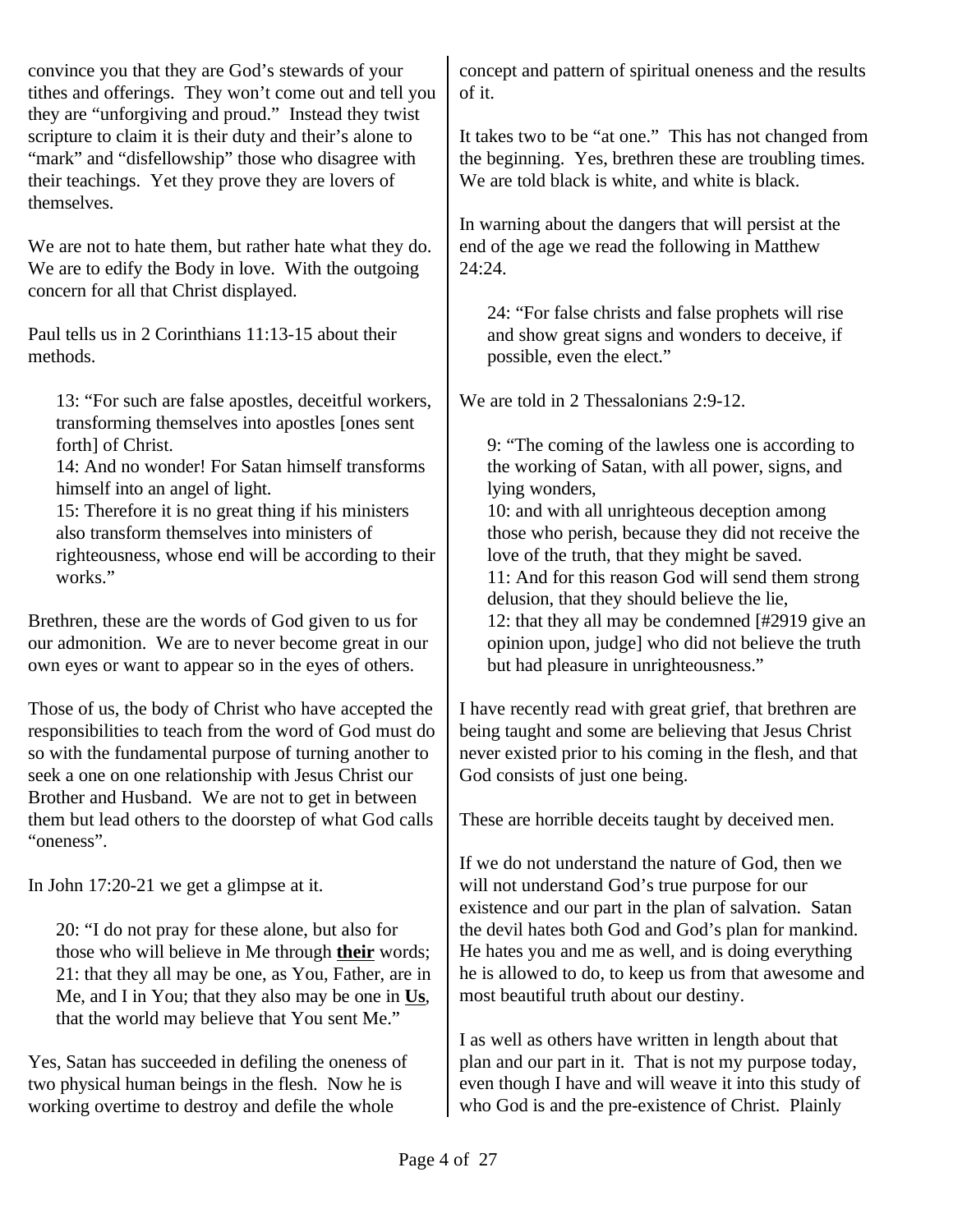speaking my purpose for this study today is to clearly and simply take the word of God and let it tell us about who and what God is and how Jesus Christ fits into that.

Lets start in the Old Testament scriptures and as we go through this study we will see that they are in harmony with the New Testament scriptures and teachings. Genesis 1:1.

1: "In the beginning God created the heavens and the earth."

I must first state that if you do not believe Genesis 1:1 stop reading for you will not comprehend the rest of this study.

There was a beginning to the physical creation process. It started with the heavens (#8064 *shameh*) and the earth (#776 *erets*).

Who created this? Verse one, "God" did! God here in Hebrew is #430 in the Strongs. It says of it,

"Elohiym plural of #433; gods in the ordinary sense; but specifically used (in the plural thus, especially with the article) of supreme God; occasionally applied by way of deference to magistrates, and sometimes of a superlative."

The Brown Driver Briggs (BDB) has a lot to say about it. In all that it says it continually states that it is plural in number and plural intensive.

In the International Standard Bible Encyclopedia we read the following under the heading of "Names of God".

"*Elohim*, this word is plural in form, and although it most frequently means "God" it can be used in a plural sense. Thus it can refer to other gods (Ex. 20:3 Joshua 24:16), foreign gods (Jer. 5:7) gods of the nations (Isa. 36:18), etc... Sometimes it appears to mean beings with divine qualities or authority, either angelic or human (Ps. 8:5; 82:1,6;  $138:1) \ldots$ "

In the Theological Lexicon of the Old Testament we read,

"The etymology of *elohim* like that of *el* is

contested. With few exceptions the singular *eloah* occurs in the O.T. only in post-exilic literature; hence one may assume that the singular presupposes the plural. The Hebrew alone suggests the conclusion that *elohim* (along with *elim*) is a plural form of *el* from which a singular was formed secondarily . . .

*Elohim* is usually considered an abstract, intensifying, majestic, or dominical plural. Yet the fact that from the outset the word also apparently indicates the numerical plural gods', may be explained only with difficulty in this manner. If one wishes to trace this double usage to a unified origin, one may theorize that an originally genuine plural was subsequently or simultaneously understood as an abstract plural. Whether the expression should then be interpreted as a summation of the 'divine powers' as a unity must remain at least questionable. In any case the singular sense of the plural form is so uncontested for the O.T. that it used the word throughout without limitations (suspicion of polytheism). With 2600 occurrences *elohim* is the second most frequent substrata in the O.T. following *ben* 'son'."

It is important to establish at the beginning that the Hebrew word for God is *eloh-im*. That is a simple fact. This is the name that God chose to be called by. It is also a simple fact that it is plural. That is an accepted linguistic fact. Regardless of how it is translated now, it was always understood to be plural in number. That appears to be a mystery to many today. It is no different than the "oneness" of God. The scriptures teach us to be "at one" takes two beings. There is a physical and spiritual type of each. *Eloh-im* is "at one" and that is why the scriptures say God is the one and only God. Remember *Elohim* is plural no matter what the English translation denotes.

There are many false gods just as there are many false Christs and just as there are many false apostles. I have quoted four sources as to the grammatical and linguistic meaning of the word *elohim*. They all agree as do many others I could site. The last source shows that there is a discrepancy of use among some scholars (religious). The linguists however do not deal with this. They take the meaning for what it is, not for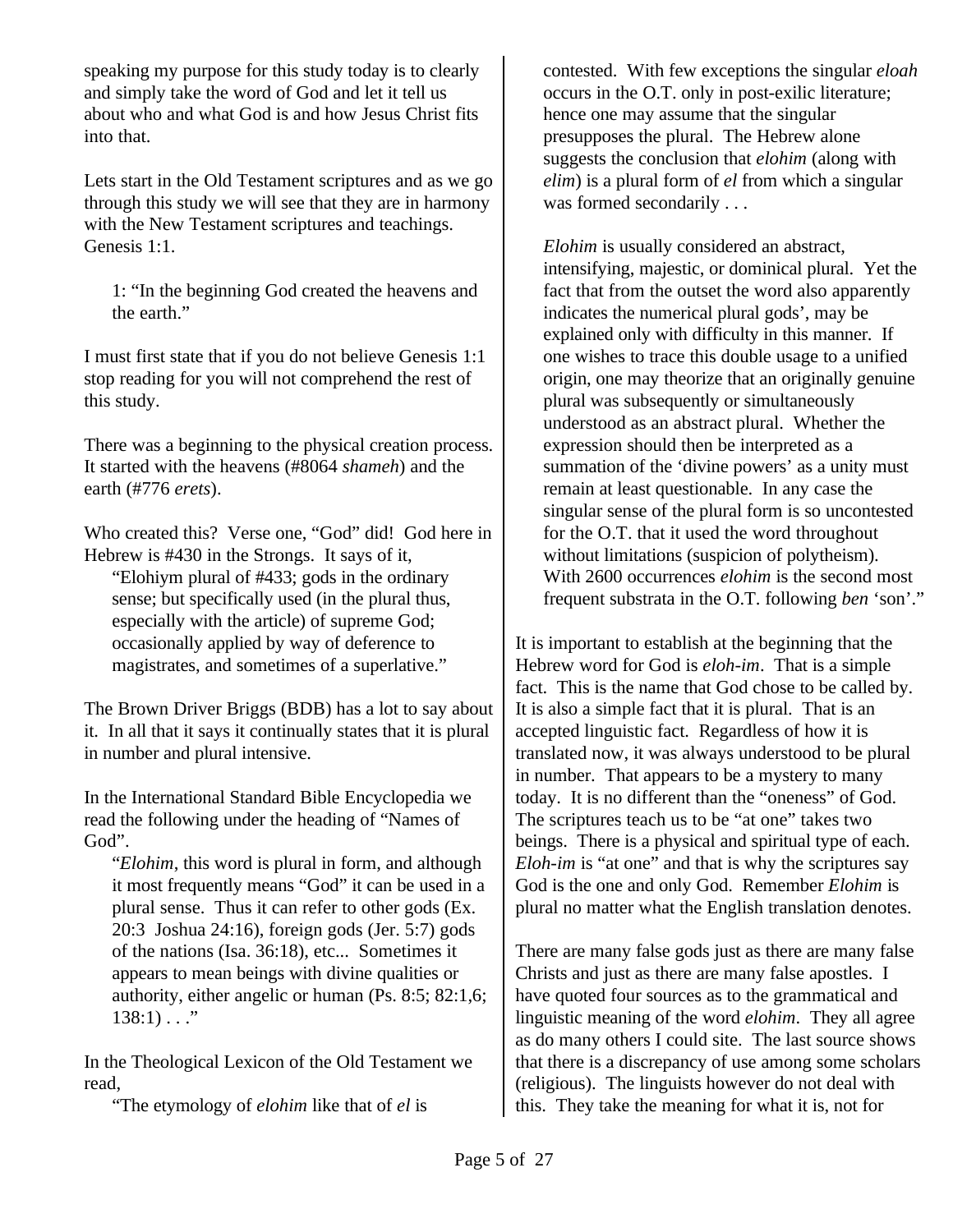what they devise it to mean. They tell us that regardless of whether one refers to it as an intensive abstract or numerical equivalent it is plural in its basic meaning and use.

This is very important to understand for without this basic knowledge one falls very short of the knowledge of God as to why, how, and what God is doing with us.

In Genesis 1:1 we read that "*Elohim* created the heavens and the earth." *Elohim* did that at the "beginning".

We read about this event and its participants in John 1:1-3.

1: "In the beginning was the Word, and the Word was with God, and the Word was God. 2: He was in the beginning with God. 3: All things were made through Him, and without Him nothing was made that was made."

To show who the Word was, verse 14 of that same chapter tells us:

14: "And the Word became flesh and dwelt among us, and we beheld His glory, the glory as of the only begotten of the Father, full of grace and truth."

Yes this Word who was at the beginning with *Elohim* and who was *Elohim* became the only begotten of the Father. It is very important to note here in John that it does not say only begotten of the *Elohim* but specifically of the Father. That is a particular member of the *Elohim*. Here in John we see in simple and clear language that there were two beings at the beginning at the very least. This totally supports the Hebrew language used in Genesis as we will continue to see.

Remember all things that were created or made were done through the one known as the Word.

There are those today teaching that God/*Elohim* in Genesis 1:1 is singular contrary to the meaning of the Hebrew word, and patterns of God, and contrary to the Greek language as well.

They are teaching that there was only one being making up the *Elohim*.

Many of them teach that one being is that whom we have come to know as the Father in the N.T. scriptures and that Jesus Christ was not even a conscious being prior to his physical birth to Mary. Does the Hebrew language support that? No! Does the pattern of creation support that? No! Does the bible support that? No! Right here in the "book of beginnings" in chapter one we are going to see that there was more than one being comprising the *Elohim* of creation.

We are also going to see from the scriptures both in the O.T. and the N.T. that creation came through the one known as the Word of God who later became Jesus the Christ, the Son of God.

*Elohim* is used 29 times in the first chapter of Genesis if I have counted right.

We are told in this chapter of the creation of the heavens, including the sun, moon, and stars; about the earth and the four types of flesh, and about all the trees and grasses etc. that grow on it.

We see that God put into each of the living things the ability to reproduce after their own kind. Verses 11, 12, 21, 22, 24, and 25 address this. For instance verse 11 states,

11: "Then God said, Let the earth bring forth grass, the herb that yields seed, and the fruit tree that yields fruit according to its kind, whose seed is in itself, on the earth; and it was so."

21: "So God created great sea creatures and every living thing that moves, with which the waters abounded, according to their kind, and every winged bird according to its kind. And God saw that it was good.

22: And God blessed them, saying, Be fruitful and multiply, and fill the waters in the seas, and let birds multiply on the earth."

Here we see God instituted laws governing the functions of reproduction in the living things that were created whether flora or fauna.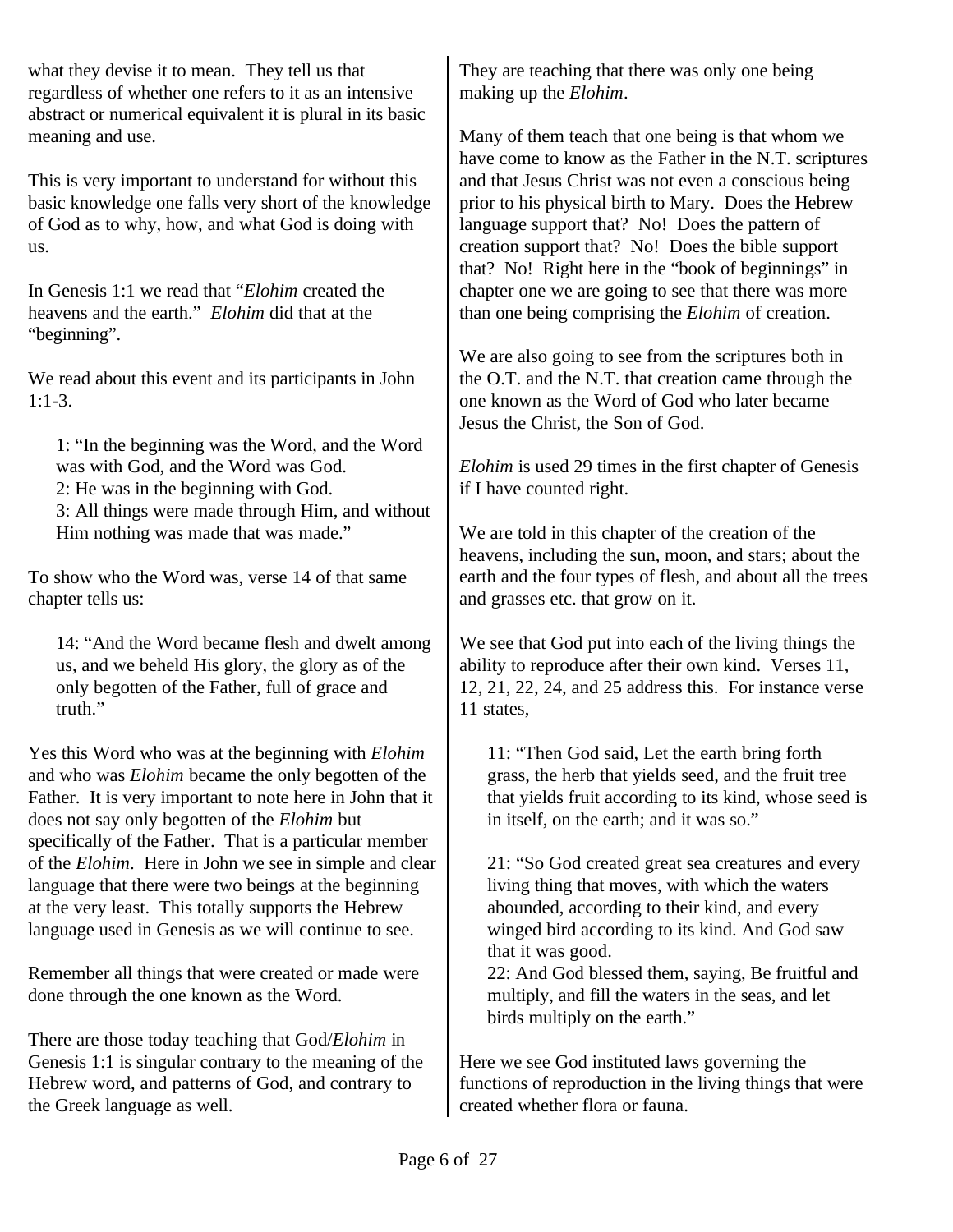This pattern was placed in all the physical creation as a shadow of what was to come. Each was to reproduce after their own kind. There was **NOT** to be a mixing of species. Satan has twisted that understanding and law of God to the point in the minds of men that they are even mixing the genetic code of species today to create new things.

This is all contrary to God's purpose.

God set the patterns of creation in the things that are made as an undeniable proof and pattern to what They are doing.

Romans the first chapter tells us of these things. Verse 20,

20: "for the unseen things of Him from *the* creation of the world are clearly seen, being understood by the things made, both His eternal power and Godhead, for them to be without excuse."

What is the outcome of not recognizing and acknowledging these truths of God? Verses 21 through 25:

21: "Because knowing God, they did not glorify Him as God [many today know of Jesus but do not glorify Him as God], nor were thankful. But *they* became vain in their reasonings [rather than accept the plain and simple word of God], and their undiscerning heart was darkened. 22: Professing to be wise, they became foolish 23: and changed the glory of the incorruptible God

into a likeness of an image of corruptible man, and of birds, and four-footed animals, and creeping things.

24: Because of this, God gave them up to uncleanness in the lusts of *their* hearts, their bodies to be dishonored among themselves,

25: who changed the truth of God into the lie, and worshiped and served the created thing [Satan the devil] more than the Creator [Jesus the Christ], who is blessed forever. Amen."

Because of their denial of who and what God is and doing, they have lost sight of the very pattern. Instead of following the pattern of male and female becoming

one for a holy purpose of becoming fruitful and multiplying they have believed the lie of Satan the devil and have become confused and outright devious in the eyes of God. Verses 26-27:

26: "Because of this, God gave them up to dishonorable passions, for even their females changed the natural use to that contrary to nature. 27: And likewise, the males also forsaking the natural use of the female burned in their lust toward one another, males with males working out shamefulness, and receiving back within themselves the reward which was fitting for their error."

We are not to reject the simple pattern and purpose for being "one." It is not about sex. It is about being fruitful and multiplying. It takes two to do that. But it must be according to the word of God. It is accomplished through the oneness of a man and a woman. They form a loving bond and wish to share that with the fruit of their bodies. They take on the responsibility of creating another being after their kind and make a commitment to teaching it to go in the way that it should. It all takes a process of time until the fruit of their bodies takes on the same responsibility with another human being of the opposite sex as God ordained. The world has just about lost this understanding. Satan has been very efficient. The world as a whole sees this union as sex between two people. It has been relegated to an act of lust and so often is perverted into unspeakable acts between men and men, women and women and men and women with animals. Society is rampant with these filthy perversions of the purpose of the union of a man and a woman.

It should come as no surprise that the author of confusion is able to perpetrate such deceit on the Church that even the elect have fallen into delusion and believe a lie that only one being was responsible for creation in the sense that there is only one being comprising God.

So how did God do all that we read of in Genesis 1? Is God as intrinsic abstract? Absolutely not! In answering the first question we answer the second. *Elohim* in Genesis 1 is not referring to "divine power"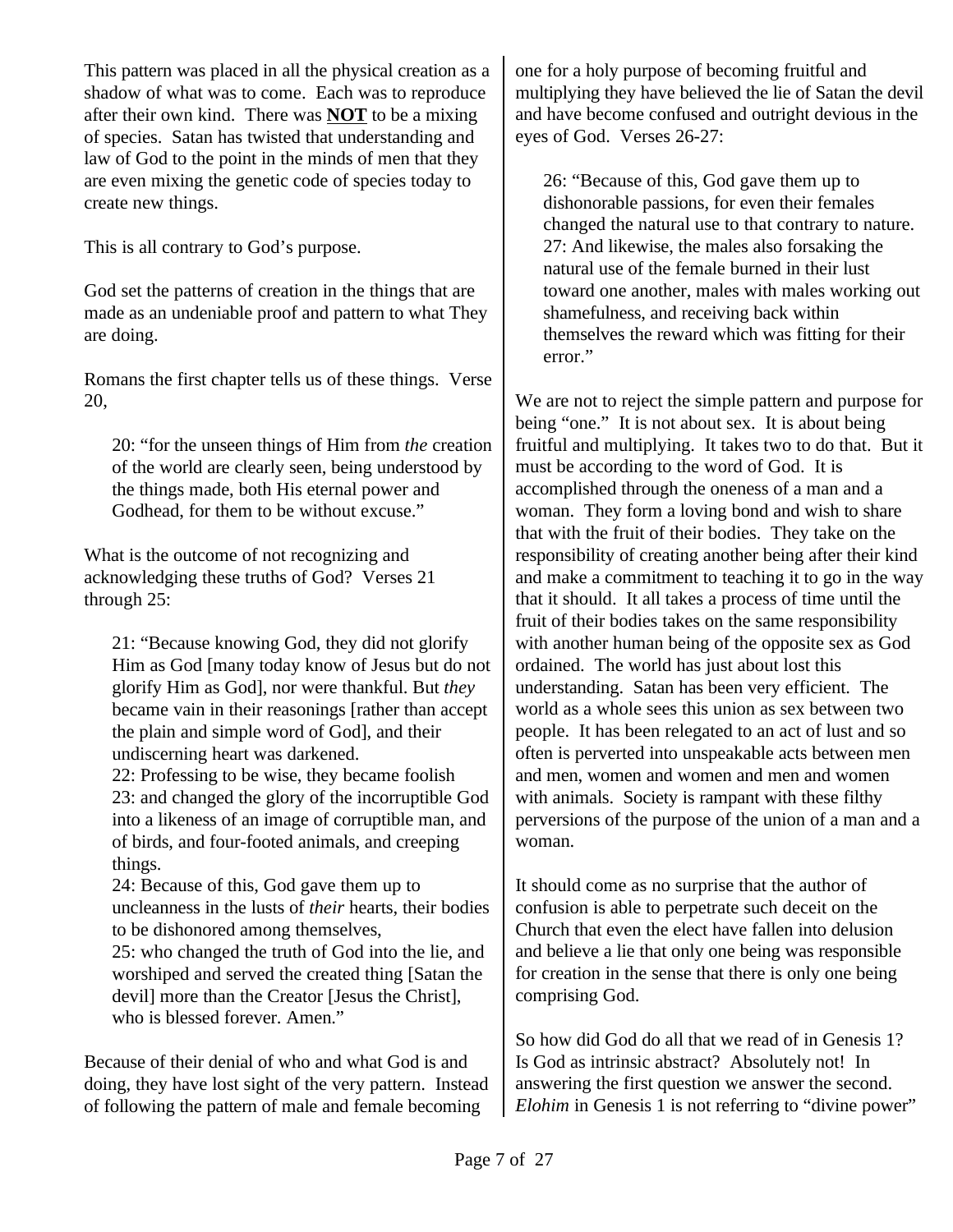or "divine might" but to two beings who are at one with each other and who wish to share that with other beings who are created in Their image and likeness.

We read in Genesis 1:2 that,

2: "The earth became [#1961 *hayah*], without form and void; and darkness was on the face of the deep. And the Spirit of God was hovering over the face of the waters."

Here we see that God was not hovering over the waters but rather the "spirit" of God. This we know from scripture, is the power, the essence of God by which God creates. Spirit here is #7307 in the Strong's. It is *ruwach*. It is described as "breathe or blow." We can certainly see its effects. In its very essence it is the power of God. After seeing the creation of the heavens, the earth, the fish, the birds, the land creatures and the trees and the grasses we come to a very special part of creation week. Gen. 1:26.

26: "Then God said, "Let **Us** make man in **Our** image, according to **Our** likeness; let them have dominion over the fish of the sea, over the birds of the air, and over the cattle, over all the earth and over every creeping thing that creeps on the earth."

Brethren, here in the plain and simple language of the bible God/*Elohim* clearly tells us God is composed of more than one being. We are told here that there are at the very least two beings. "After Our image" and "according to Our likeness" and "let Us make man."

There is no guile in these scriptures. There is no hidden meaning or agenda to the Hebrew words used here.

Here *Elohim* is undeniably used in context as plural as it should be. Remember these are God's own words!

Let me take a minute to explain something here which is very important to me.

I have a friend who is not a Christian. He is a Karaite Jew. I have found him to be more noble minded than most "Christians" I have ever known. I say this

because in spite of his personal beliefs and traditions he will not give a false answer to a specific question even if it puts those beliefs and traditions in a questionable light. He will give a straight and truthful answer to me whether he agrees with my use of it or not.

That is one of the reasons I ask him to explain certain Hebrew words and phrases. The other reason is that he is qualified linguistically to do so. He is an editor on the "Dead Sea Scrolls Publication Project" the official publication of the Dead Sea Scrolls, and is a researcher for the "Hebrew University Bible Project." He also holds a degree in Archaeology and Biblical Studies from Hebrew University of Jerusalem. He is both fluent in English and Hebrew. His name is Nehemia Gordon. When I visited with him and his wife this past spring I asked him if the Hebrew word *Elohim* was indeed plural. He said it was and is. This all came up during a 4 or 5 hour discussion which resulted from him asking me and 3 other Church of God members about the "plan of salvation" we talk about.

Now does Nehemia agree with me on that? No, I don't think so. But in spite of that he gives a straight forward answer with no guile or deceit attached to it.

I recently asked him how we know for a fact that the "Us and Our" of Genesis 1:26 really means that? How do we know it is plural? Let me show you his reply.

"In short, the word we/us is built into the Hebrew verb form or expressed as a suffix on the Hebrew noun. It can be expressed as a separate pronoun like the English we/us but this is usually only for extra emphasis. For example NA'ASE means 'we will make.' The 'we' is built into the verbal form. Below is a list of the future verb:  $E'ESE = I$  will make,  $TA'ASE = you will make,  $TA'ASI = you$$ will make  $(f.sg.)$ , Ya'ase = he will make, TA'ASE  $=$  she will make, NA'ASE  $=$  we will make,  $TA'ASU = you will make (m.pl.), TA'ASENA =$ you will make (f.pl.),  $YA'ASU =$  they will make, and  $TA'ASENA$  = they will make (f.pl.).

You can see that the future of every verb has 10 different forms depending on the one doing the action. The same is true with the past tense which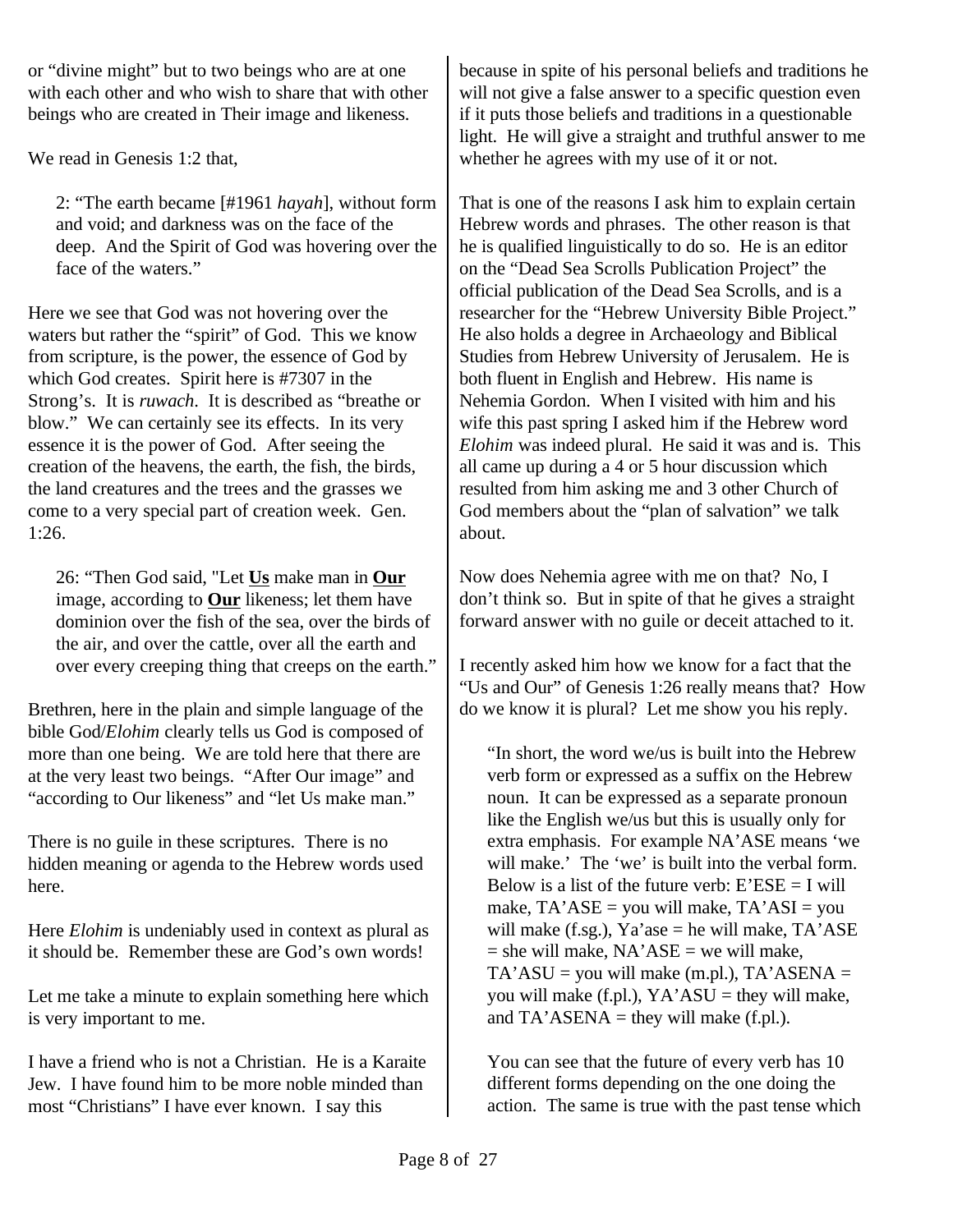has a further 10 forms depending on who is doing the action. The present has 4 forms. I hope this clarifies the situation somewhat."

Well, yes it did and does. The English translation in Genesis 1:26 is absolutely correct.

Nehemia understood what I am writing about. In spite of that he gives me a very straight linguistic answer to my question. He does not filter it through his beliefs first. He is a trusted friend.

Some time back I had a friend question me on my understanding of Gen. 1:27. He said to me that in light of my profession of Gen. 1:26 that it specifically states, "He" over several times in reference to God in Gen. 1:27.

27: "So God created man in His image; in the image of God He created him; male and female He created them."

To me the answer was easy. That is the being known as the Word in John 1:1-3. For everything was made through him. The pattern was sure and complete to me. It didn't need a lot of explaining. But being the inquisitive type I thought I would look up the Hebrew word for "He" and "His".

I turned to Strong's and it sent me to the appendix. There I saw the Hebrew for "He" was #1931. Strong's says of it:

 "*Hiy*, he; a prime word, the third person pronoun singular, he (she or it); only expressed when emphatic or without a verb; also (intensively) self, or (especially with the article) the same; sometimes (as demonstrative) this or that; occasionally (instead of copula) as or are: he, as for her, him ( self), it, the same, she (herself), such, that (it), these, they, this, those, which (is), who."

With that I turned to the Brown Driver Briggs. That is one of the 2 books used by the Hebrew University in Jerusalem. It has a lot to say about #1931:

"pronoun of the 3rd person singular, he, she, used also (in both genders) for the neuter it . . . an emphatic he, (she, it, they), sometimes equivalent to himself (herself, itself, themselves), or

(especially with the article) that (those):"

The BDB has several pages of text on this word.

After reading all this I asked the question how does this apply to the other types of Genesis 1. I went back to the Strong's and found out this word was used in Genesis 1:5, 10, 16, 27 twice, and 31.

This same word is translated "its" in many verses of Genesis 1 as well.

It appeared to me the English translators were playing a theological game. When used of God it was "He" but when used of grass, herb, fruit tree, birds, cattle, etc, "it" was used when describing the pattern of reproduction, or reproducing.

I asked my friend Nehemia about the use of the word in Genesis 1 specifically in 1:12 and 1:27. One refers to flora and the other to God.

## He responded with:

"Gen. 1:12 and 1:27 have suffixes, not prefixes. Gen. 1:12 *Leminehu* (twice) literally 'according to its kind;' suffix '*ehu*' = his (3rd masculine singular). Gen. 1:27 *Betsalouo* 'in his image'; suffix  $'o'$  = his (3rd masc. sing.). Both *O* and *EHU* have the same meaning, namely 'his.' Hebrew does not have a word for 'its', although 'its,' may sometimes be the equivalent in English of a Hebrew 'his/her.' As you know I don't use the Strong's Concordance and wouldn't know how to find a reference number. To learn more about these suffixes please refer to Geseneus Hebrew Grammar sec. 91 (pp. 254-259)."

That explanation was very helpful to me. It is apparent that in the Hebrew "its" can and should be translated "his." That helps explain why we find it used of God as "He" or "His."

Genesis 1:12 could very easily be translated, "And the earth brought forth grass, the herb that yields seed according to his kind, and the tree that yields fruit, whose seed is in itself according to his kind. And God saw that it was good:"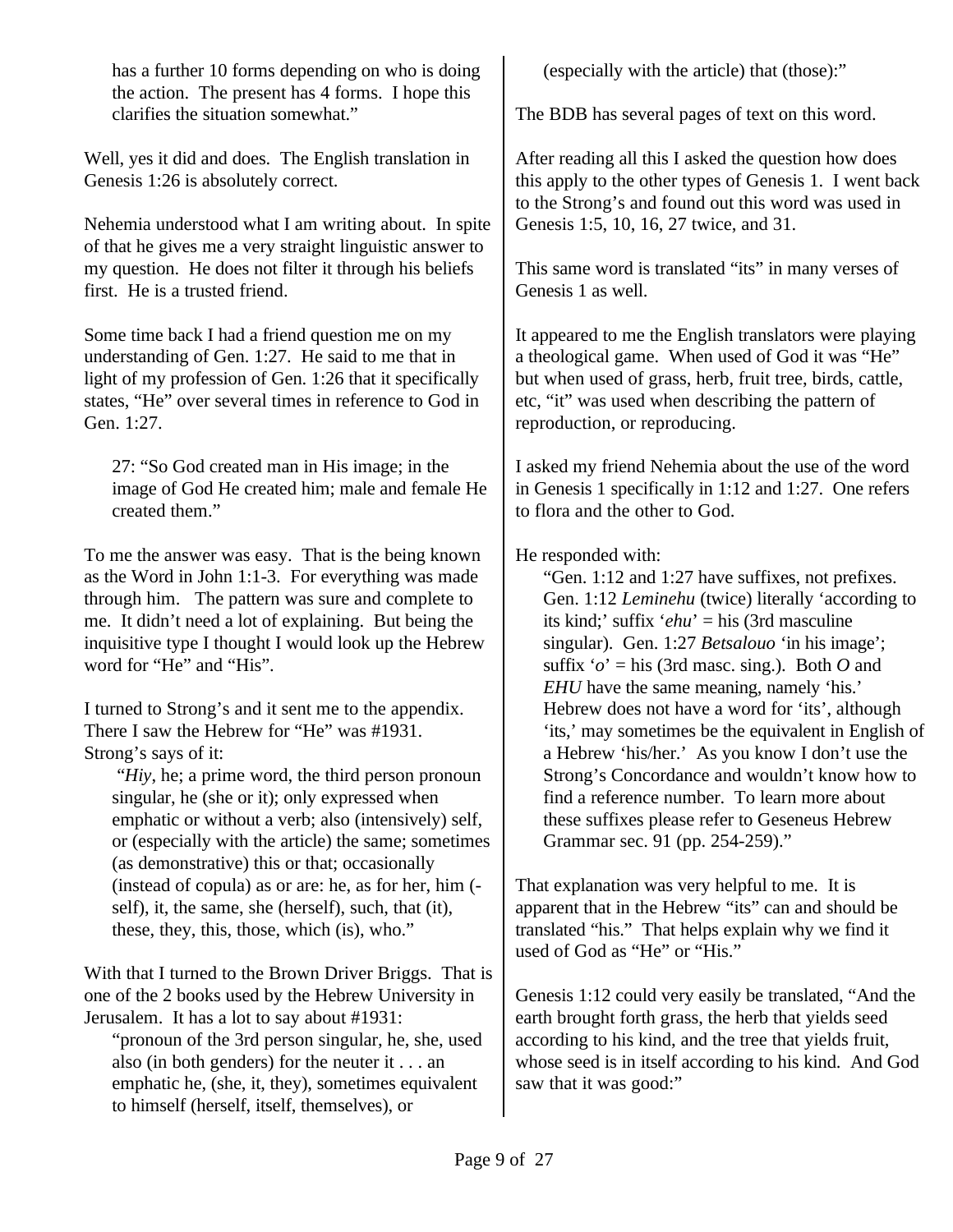The point I am making is that whichever way you look at Gen. 1:27 it is not in any way, shape or form, implying or stressing that *Elohim* is singular. There is no contradiction at all.

Both the context of Genesis the first chapter and the Hebrew language tell us that *Elohim*/God is plural. We read the account of the creation of John 1 earlier. Lets look at it in a little more detail and see the same thing spoken in Genesis 1. John 1:1-3:

1: "In the beginning was the Word, and the Word was with God, and the Word was God. 2: He was in the beginning with God. 3: All things were made through Him, and without Him nothing was made that was made."

In these 3 verses we have a tremendous amount of information. The setting is when? In the beginning! That is the same setting as Genesis 1:1. We are told there that God/*Elohim* created the heavens and the earth.

Here in John 1:1 we are told that the Word was with God and that the Word was God.

So here as in Genesis 1:26 and for that matter Gen. 11:7 we see God referring to themselves as Us, or more than one being. We are told here that the name of one of the *Elohim* was "the Word."

Verse 2 of John 1 confirms what was just said as to the Word being with God in the beginning.

The Interlinear Bible translates this verse as follows, "This One was in the beginning with God."

I recently read where one man claims the Greek here is mistranslated. He claims the Greek should only be translated as "it" and not "he."

He is obviously doing this to support his deceptive teaching of who and what God is.

The Greek word used for "He" or "This One" here is #3778 in the Strong's. It says of it:

"from the article #3588 and #846; the he (she or it) in this or that (often with article repeated)."

Vines says of it:

"*houtos* #3778, this, this person here, is always emphatic; it is used with this meaning, sometimes to refer to what precedes, eg Matt. 5:9 'he (shall be called great)'; John 6:46 he (hath seen); often rendered 'this' eg; Rom. 9:9, or 'this man'; eg Matt 27:58 RV; Jas. 1:25; 'the same', eg Luke 9:48."

Vines has more to say under the heading "This" but it only repeats the obvious. *Houtos* can and is used as a noun meaning "this one" being talked about.

That is why the English translation of the Greek as "He" or "This One" is perfectly correct, because it is talking about a being as part of the *Elohim*. It is not talking about the "power of God" or any other such thing. The context of both Genesis 1 and John 1 are very clear and simple to understand.

Look at John 1:3:

3: "All things were made through Him, and without Him nothing was made that was made."

Lets get this straight. This being called the Word made everything that was made. Let that sink in for a moment.

There are those teaching today that Christ (who was the Word of God v.14) had no pre-existence prior to his birth to Mary. And let there be no mistake, Jesus Christ is the Word of God. (Rev. 19:13)

\*\*\*\*\*

Remember verse 14 from earlier.

14: "And the Word became flesh and dwelt among us, and we beheld His glory, the glory as of the only begotten of the Father, full of grace and truth."

If you **do not believe** that the being who was called the Word **did become Jesus Christ** then I cannot be of any further assistance to you in clarifying the scriptures as to patterns and words.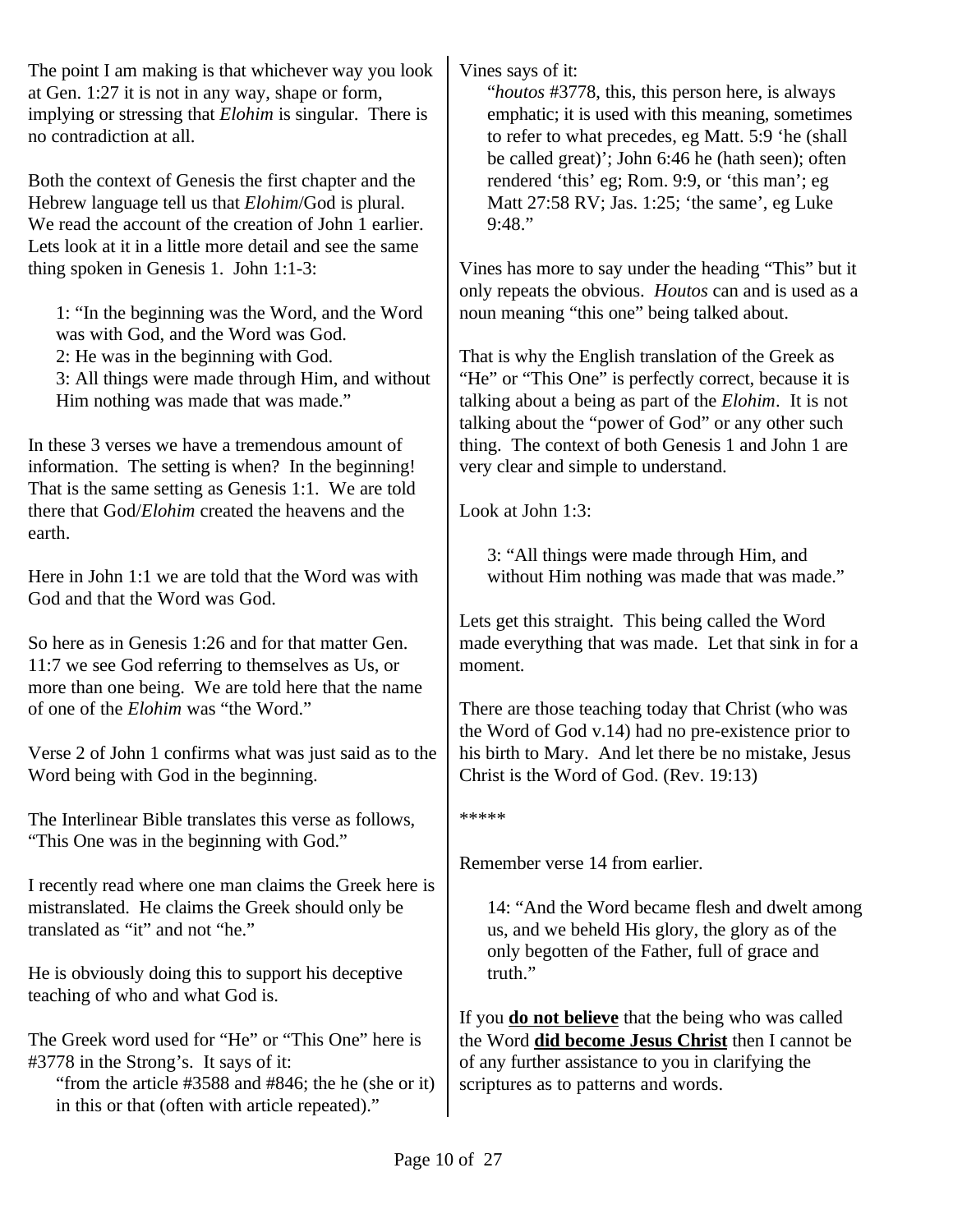In 1 John 4:9 we are told:

9: "In this the love of God was manifested toward us, that God has sent His only begotten Son into the world, that we might live through Him."

The Word had created everything that was made according to God. That clearly means that He whom we know as Jesus Christ pre-existed and was not "made". He was in the beginning with God and was God, the scriptures tell us.

Once again simple clear language. Unfortunately some try and do twist the scriptures to deceive others into their error and thus draw them from the truth.

The Interlinear Bible translated John 1:3 as follows:

"All things came into being through Him and without Him not even one thing came into being that has come into being."

This statement was inspired by God to be written after Christ had lived, died and was resurrected.

There is no mistaking what the apostle John is teaching us here. If Christ the Word was "made" then the bible has just lied to us for it says He made every single thing that has been made. He created the heavens and the earth and everything in them. He was the Being of the *Elohim* by which all things were made. He and his Father are one. One *Elohim* that is. John 10:30:

30: "I and My Father are one."

Just as in Genesis the first chapter we have seen that God is comprised of more than one being. These are the "Us" of Gen. 1:26 and Gen. 11:7.

This is an unmistakable pattern formed in the word of God. Look at John 1:4-5 in this creation context found here.

4: "In Him was life, and the life was the light of men.

5: And the light shines in the darkness, and the darkness did not comprehend it."

To this very day the messengers and servants of darkness along with billions of deceived and deluded human beings do not comprehend the light. They do not understand why He came or who He is. Many of them struggle to explain the clear scriptures of God with obscure ones to enhance their errors.

We are not to take part in such things. We are to prove all things by the light of the Word of God.

We have seen two very clear accounts in the scriptures clearly telling us that God/*Elohim* consists of more than one being.

Are there any more accounts of this to be found in the bible?

Yes there are! Psalms 45:1-7:

1: "My heart is overflowing with a good theme; I recite my composition concerning the King; My tongue is the pen of a ready writer.

2: You are fairer than the sons of men; Grace is poured upon Your lips; therefore God [*Elohim*] has blessed You forever.

3: Gird Your sword upon Your thigh, O Mighty One, With Your glory and Your majesty.

4: And in Your majesty ride prosperously because of truth, humility, and righteousness; and Your right hand shall teach You awesome things.

5: Your arrows are sharp in the heart of the King's enemies; the peoples fall under You.

6: Your throne, O God, [*Elohim*] is forever and ever; A scepter of righteousness is the scepter of Your kingdom.

7: You love righteousness and hate wickedness; therefore God, [*Elohim*] Your God [*Elohim*], has anointed You With the oil of gladness more than Your companions."

It is unmistakable to an honest mind brethren that there are 2 *Elohim* being spoken about here. In fact, we will see that positively confirmed shortly from the use of these very scriptures in the New Testament.

If you were to read on in this chapter you would see there is a "royal daughter" also spoken about here in this Psalm. She is wearing beautiful clothing and she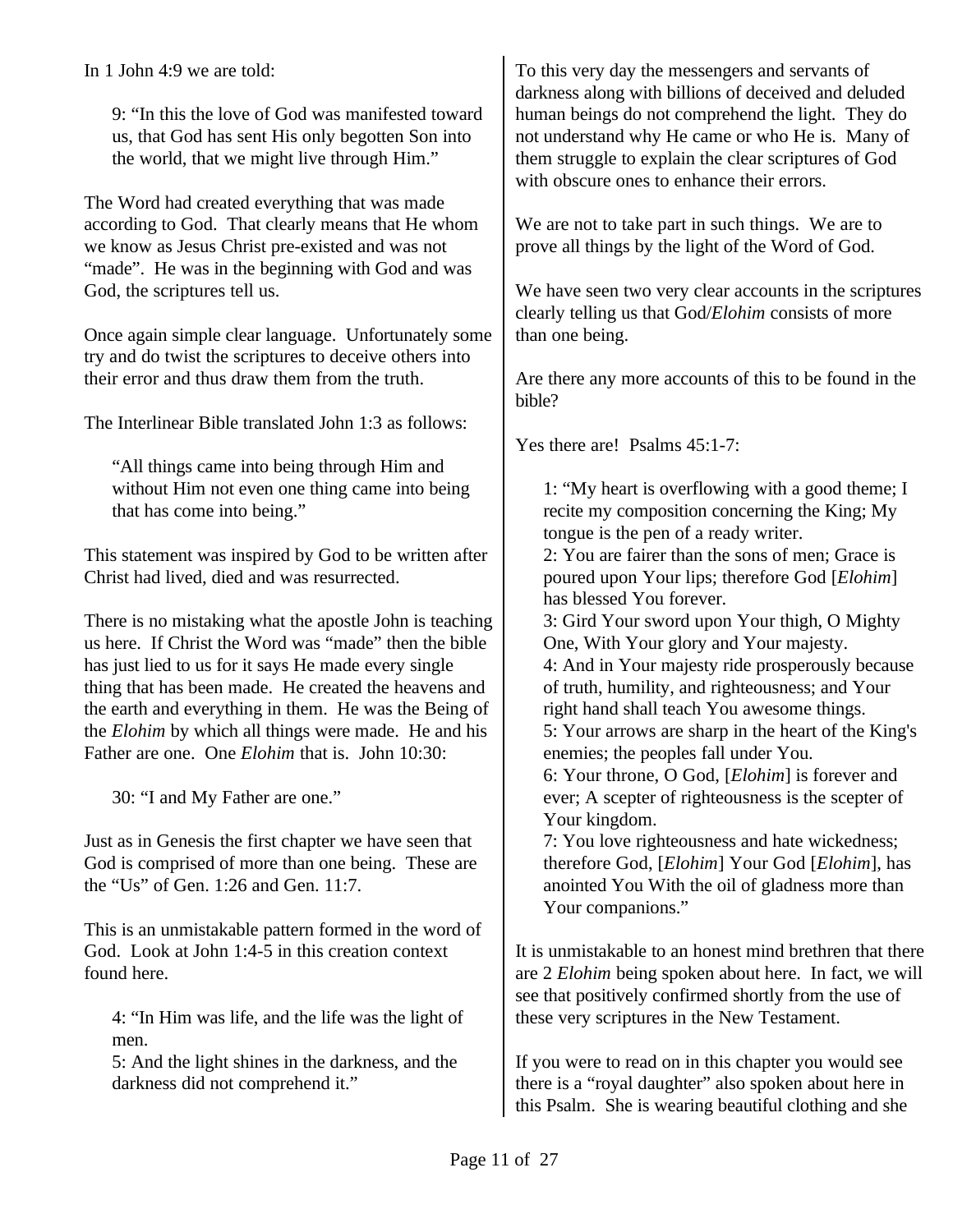will enter the Kings palace.

At that time it tells us the Son's "earthly fathers" will become known as His sons and they will become princes on the earth. And the Son shall be praised forever and ever.

Here in Psalms 45 we see a capsulization of the plan of salvation. Two *Elohim*, one takes a submissive role to the other, a royal daughter with an entourage of virgins brought to the Son, they enter the palace with Him, those who were His earthly fathers become His sons, they become princes in the earth, and the Son's name shall be remembered in all generations and He will be praised forever and ever.

How do we know one *Elohim* here is the Father and the other, the Son? In a little while we will see that spoken clearly from the mouth of God.

Let's just refresh our memory about how God teaches us from the bible. Isaiah 28:9-11:

9: "Whom will he teach knowledge? And whom will he make to understand the message? [Here are two questions, now comes the answers to them.] Those just weaned from milk! Those just drawn from the breasts! [God will feed us if we have matured enough to sit at the table one on one with Christ and eat solid food.]

10: For precept upon precept, precept upon precept, Line upon line, line upon line, Here a little, there a little.

11: For with stammering lips and another tongue He will speak to this people,"

Yes God will teach us how to spiritually feed ourselves as long as we are not dependant on the milk of another. He will show us the patterns which are woven throughout the bible as to all doctrine we are to embrace and follow. That is how the bride follows Him wherever He goes.

That is what we are doing in this study today. He is teaching us in the language of the bible; here a little, there a little, line upon line, precept upon precept. In following this methodology of God, lets turn to the N.T. scriptures and read about these great events of

Psalms 45 so we are without excuse in understanding who the two *Elohim* are.

Hebrews 1:1-14 gives us an expanded account and perspective of Psalms 45 as well as who the particular parties are and what their basic functions have been and will be.

1: "God, who at various times and in differing ways spoke in the time past to the fathers by the prophets,

2: has in these last days spoken to us by His Son, whom He has appointed heir of all things, through whom also He made the worlds;

3: who being the brightness of His glory and the express image of His person, and upholding all things by the word of His power, when He had by Himself purged our sins, sat down at the right hand of the Majesty on high,

4: having become so much better than the angels, as He has by inheritance obtained a more excellent name than they.

5: For to which of the angels did He ever say: You are My Son, Today I have begotten You? And again: I will be to Him a Father, and He shall be to Me a Son?

6: But when He again brings the firstborn into the world, He says: Let all the angels of God worship Him.

7: And of the angels He says: Who makes His angels spirits and His ministers a flame of fire. 8: But to the Son He says: Your throne, O God, is forever and ever; a scepter of righteousness is the scepter of Your Kingdom.

9: You have loved righteousness and hated lawlessness; therefore God, Your God, has anointed You with the oil of gladness more than Your companions.

10: And: You, LORD, in the beginning laid the foundation of the earth, and the heavens are the work of Your hands.

11: They will perish, but You remain; and they will all grow old like a garment;

12: Like a cloak You will fold them up, and they will be changed. But You are the same, and Your years will not fail.

13: But to which of the angels has He ever said: sit at My right hand, till I make Your enemies Your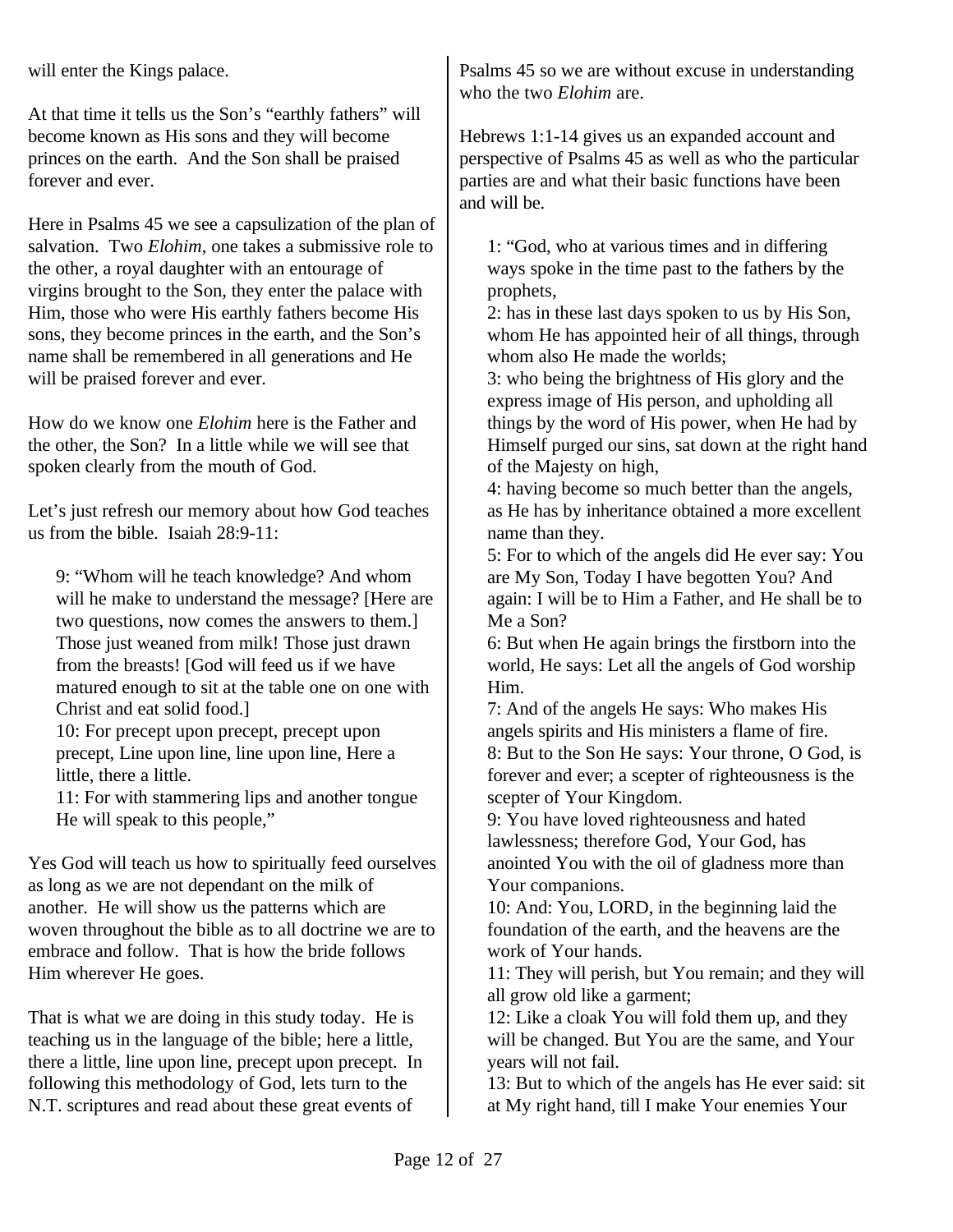footstool? 14: Are they not all ministering spirits sent forth to minister for those who will inherit salvation?"

Does that not take your breath away brethren. What an awesome and beautiful account of what is repeated throughout the scriptures of the plan of salvation and how it starts.

Here we see two *Elohim* who put into motion an incredible plan to share their very existence with other beings which they have created.

To accomplish this it would take a sacrifice beyond human imagination by these *Elohim.*

To put aside any doubts or opportunity for deceivers to twist these clear scriptures here in Hebrews 1, lets take them by sentence and join them with other scriptures to see the incredible truth of God.

In verse one we read,

1: "God, who at various times and in various ways spoke in time past to the fathers by the prophets,"

Here we find the author of Hebrews setting the stage for teaching the listener about the O.T. and the N.T. spokesmen. He is also displaying a very clear understanding of what is contained in Psalms 45 which we read earlier.

We find in Psa. 45:16 a very significant statement.

16: "Instead of Your fathers shall be Your sons, whom You shall make princes in all the earth."

These fathers were the leaders of the tribes and households of Israel. They were the ones chosen to guide their families. It is also the common descriptive names given to Abraham, Isaac, and Jacob. But here in Hebrews and in Psalms 45 it is not referring to Abraham, Isaac, and Jacob for they have a different designation in the plan of salvation. They will be part of the bride and as such kings and priests. These fathers mentioned here will be sons of the union of Christ and the bride.

I have covered all this in great detail in the study of the "Two Covenants" so we won't go there today.

The point being made here in Hebrews 1:1 is that the physical leaders of Israel or fathers of Israel who preceded the birth of Christ were spoken to by prophets of God.

We have often read about these accounts so we need not turn to them. It is an established fact to any who have spent time reading and studying the scriptures.

The important message being conveyed to the listener here in Hebrews 1:1 is that at one time this is how God talked with the majority of Israel.

So understanding that lets read verse 2 and see a contrast.

2: "has in these last days spoken to us by His Son, whom He has appointed heir of all things, through whom also He made the worlds:"

Now that little verse is just jam packed full of information.

First however we are to understand that in the last days (which also include the time of the author of Hebrews) are a time when the Son would do the speaking and not the prophets. Their time has expired for that function. We can read about them in the scriptures but now it is Christ's time to speak to Israel and the gentiles.

Before we leave this point lets read Numbers 12:6-8.

6: "Then He said, Hear now My words: If there is a prophet among you, I, the LORD, make Myself known to him in a vision; I speak to him in a dream.

7: Not so with My servant Moses; he is faithful in all My house.

8: I speak with him face to face, even plainly, and not in dark sayings (riddles); and he sees the form of the LORD. Why then were you not afraid to speak against My servant Moses?"

Here we see God explaining to Miriam and Aaron that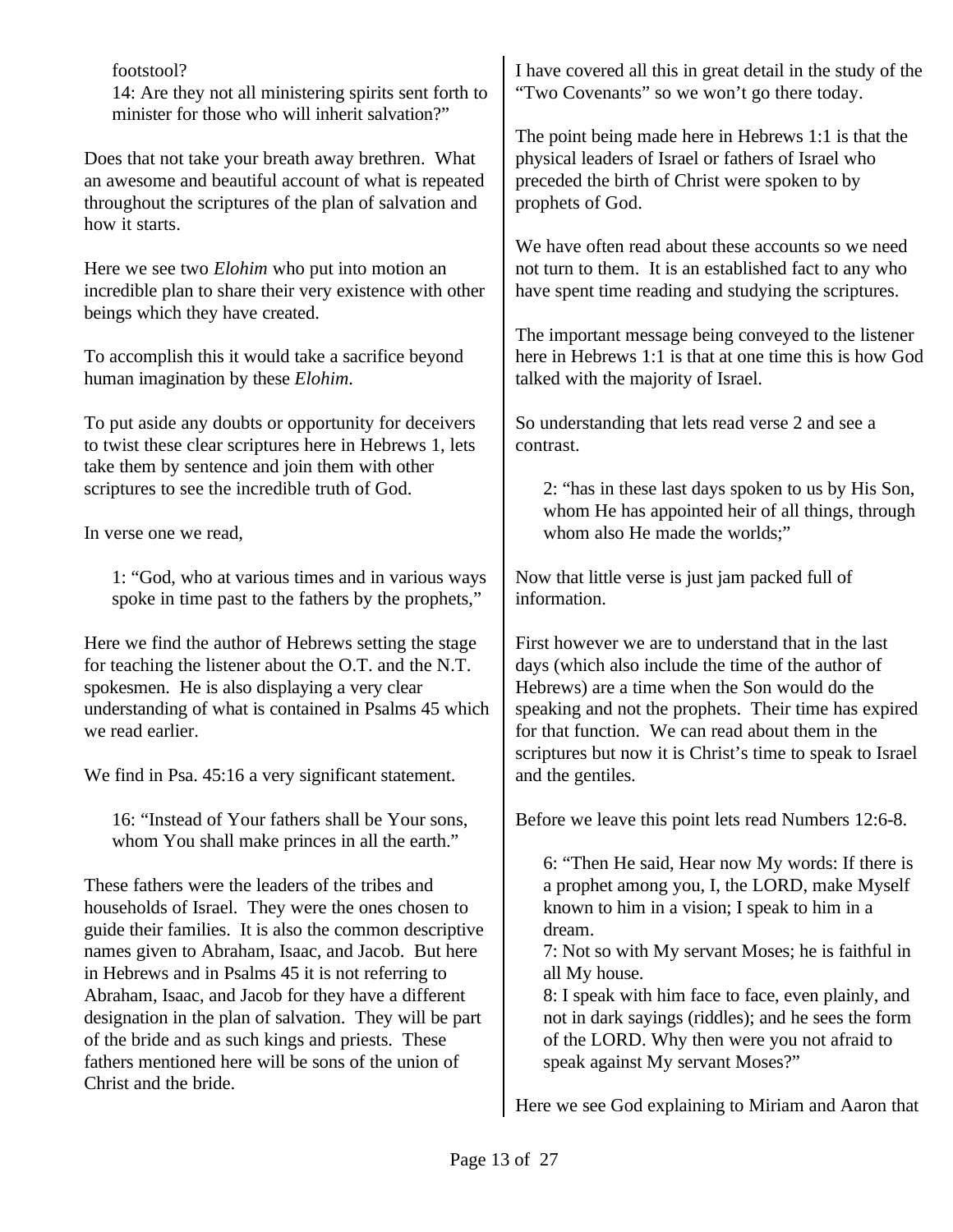He had a different relationship with them as opposed to that which He had with Moses.

This is very important to establishing a pattern between how He taught people during the first and second covenants. Also He clearly states that He the Lord spoke to Moses "face to face" and that Moses saw "the form of the Lord".

It is no surprise that the teachers of deception have attacked these scriptures and have tried to spin them into something they are not. Understanding the relationship that Moses had with the Lord God of the O.T. scriptures is very important in establishing which of the *Elohim* Moses spoke to and saw.

We will get the answer to that shortly from the word of God. It will not be opinion or conjecture but plain simple scripture. The bible is very precise in giving us the answer. We will get back to this "face to face" relationship later.

In Hebrews 1:2 not only do we see that *Elohim* now uses His Son to speak to all men, we see that the Son has become "heir of all things." There are many scriptures in both the O.T. and N.T. that address this fact. John 13:3 says:

3: "Jesus, knowing that the Father had given all things into His hands, and that He had come from God and was going to God,"

Matthew 11:27:

27: "All things have been delivered to Me by My Father, and no one knows the Son except the Father. Nor does anyone know the Father except the Son, and the one to whom the Son wills to reveal Him."

Romans 8:16-17:

16: "The Spirit itself bears witness with our spirit that we are children of God,

17: and if children, then heirs----heirs of God and joint heirs with Christ, if indeed we suffer with Him, that we may also be glorified together."

We have covered this subject in great detail also in the "Two Covenants." The point I am making here is that God is giving us a lesson here on the relationship that He and the Son had, and do have.

Christ being the firstborn of the Father rightfully inherits all that the Father has to give. That is a pattern which can be followed throughout the scriptures.

Their relationship is now patterned after that of a family. One has become the lesser to the other in the humility symbolized by the relationship between a father and a son.

We will see this aspect of their relationship clearly spelled out in a moment but lets finish with verse 2 here to see what else God has to say about His Son.

2: ". . . through whom also He made the worlds."

Here the Father is telling us that it was through this Son that the worlds were made.

Brethren, that clearly means that this Son whom He is talking about existed before the worlds were made.

Remember in John 1:1-3 we read that the "Word" was with God and was God in the beginning and that all things were made through Him. That was everything that was made!

Brethren, none of this is hard to understand. This "Word" is the same personage or being as this "Son" we are reading about.

The "Word" is also the spokesman of the *Elohim*. The *Elohim* also made everything through Him. Remember Genesis 1:26, "Then God [*Elohim* plural] said, let **Us** make man in **Our** image, according to **Our** likeness . . ."

Jesus Christ clearly existed with and as God in the beginning!

Look what God purposed for mankind in the beginning. Genesis 1:26: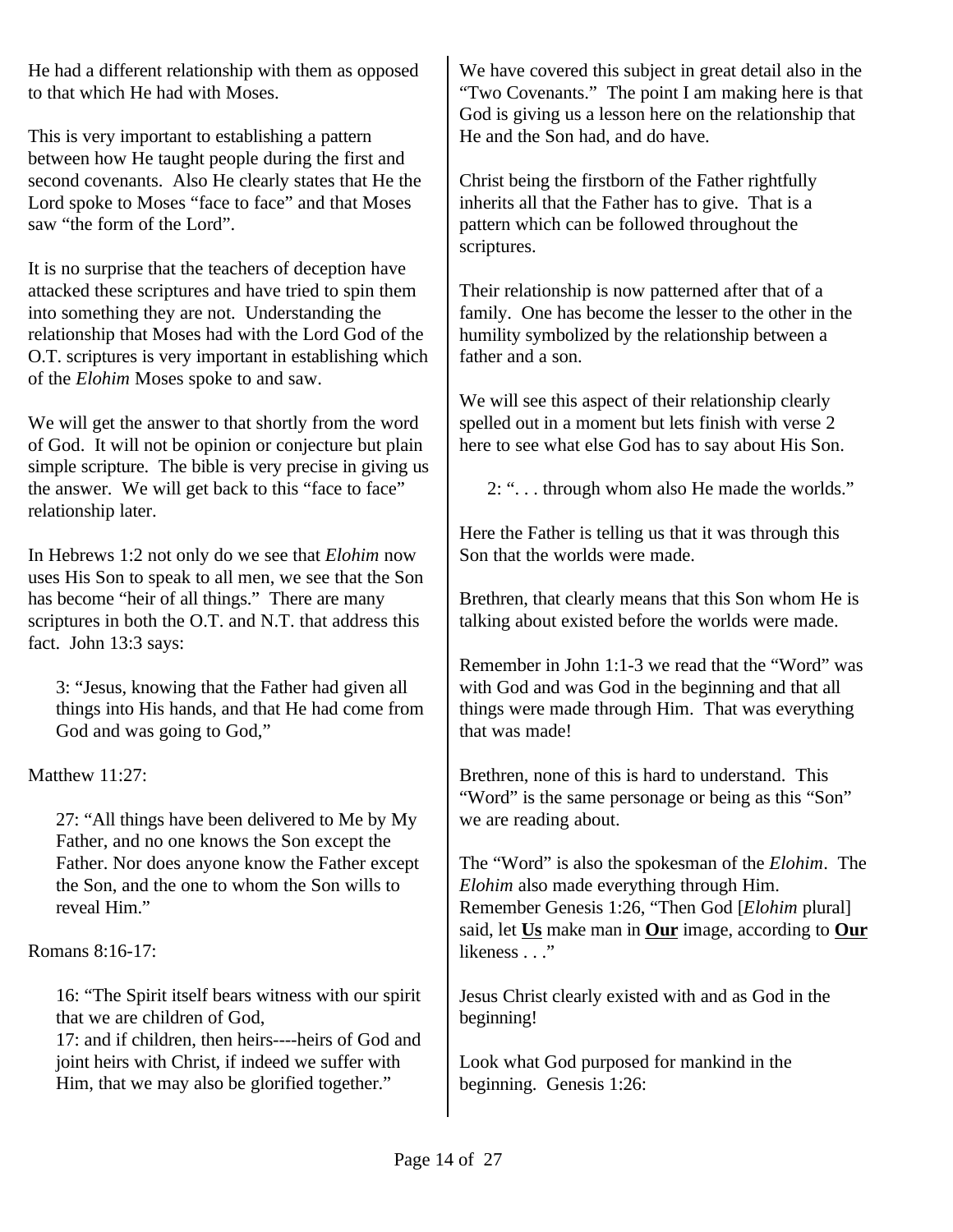26: ". . . let them have dominion over the fish of the sea, over the birds of the air, and over the cattle, over all the earth and over every creeping thing that creeps on the earth."

All creation on earth was subjected to the dominion of man. This is just a foretaste a shadow of what is to come. This is a time of testing and learning. Our dominion over the creation is a pattern of what is expected of us in the plan of salvation. It leads to a better inheritance!

Hebrews 1:3 continues the same narrative. "Who being the brightness of glory . . ."

John 1:14:

14: "And the Word became flesh and dwelt among us, and we beheld His glory, the glory as of the only begotten of the Father, full of grace and truth."

Do we exhibit that glory? Are we striving to be full of grace and truth?

John 1:4-5:

4: "In Him was life, and the life was the light of men.

5: And the light shines in the darkness, and the darkness did not comprehend it."

Yes Jesus Christ is the brightness of glory. Just as in Genesis 1:3-4 the light divided the darkness and shone forth. That depicts the Son of God coming into a dark world destroyed by Satan the devil and wrought with his lies and deceit.

Continuing in Hebrews 1:3:

3: ". . . and the express image of His person . . ."

Image here is #5481 *charakter*. Vines says of it: "C*harakter* denotes, firstly a tool for graving (from *charasso*), to cut into, to engross; English character, characteristic; then, a stamp or impress as on a coin or a seal in which case the seal or dye which makes an impression bears the image

produced by it, and vice versa, all the features of the image correspond respectively with those of the instrument producing it . . ."

Yes, Jesus Christ is the "image", the express impression of God, because He had been the God of creation.

John 14:9:

9: "Jesus said to him, Have I been with you so long, and yet you have not known Me, Philip? He who has seen Me has seen the Father; so how can you say, `Show us the Father'?"

Col. 1:15-16:

15: "He is the image of the invisible God, the firstborn over all creation.

16: For by Him all things were created that are in heaven and that are on earth, visible and invisible, whether thrones or dominions or principalities or powers. All things were created through Him and for Him."

Why do so many struggle with the very simple patterns God has given us? The bible interprets itself. Here a little, there a little, line upon line, precept upon precept.

I ask the question above rhetorically for I do know the answer to it. Remember brethren, the more you know about yourself the more you know about another.

Back to Hebrews 1:3.

3: ". . . and upholding all things by the word of His power . . ."

Yes, all things were made through Christ, so thus it was up to Him to uphold them, because He was their creator. His existence was of more value than the sum total of all creation.

So how did He "uphold" all this? Hebrews 1:3:

3: ". . . when He had by Himself purged our sins . . ."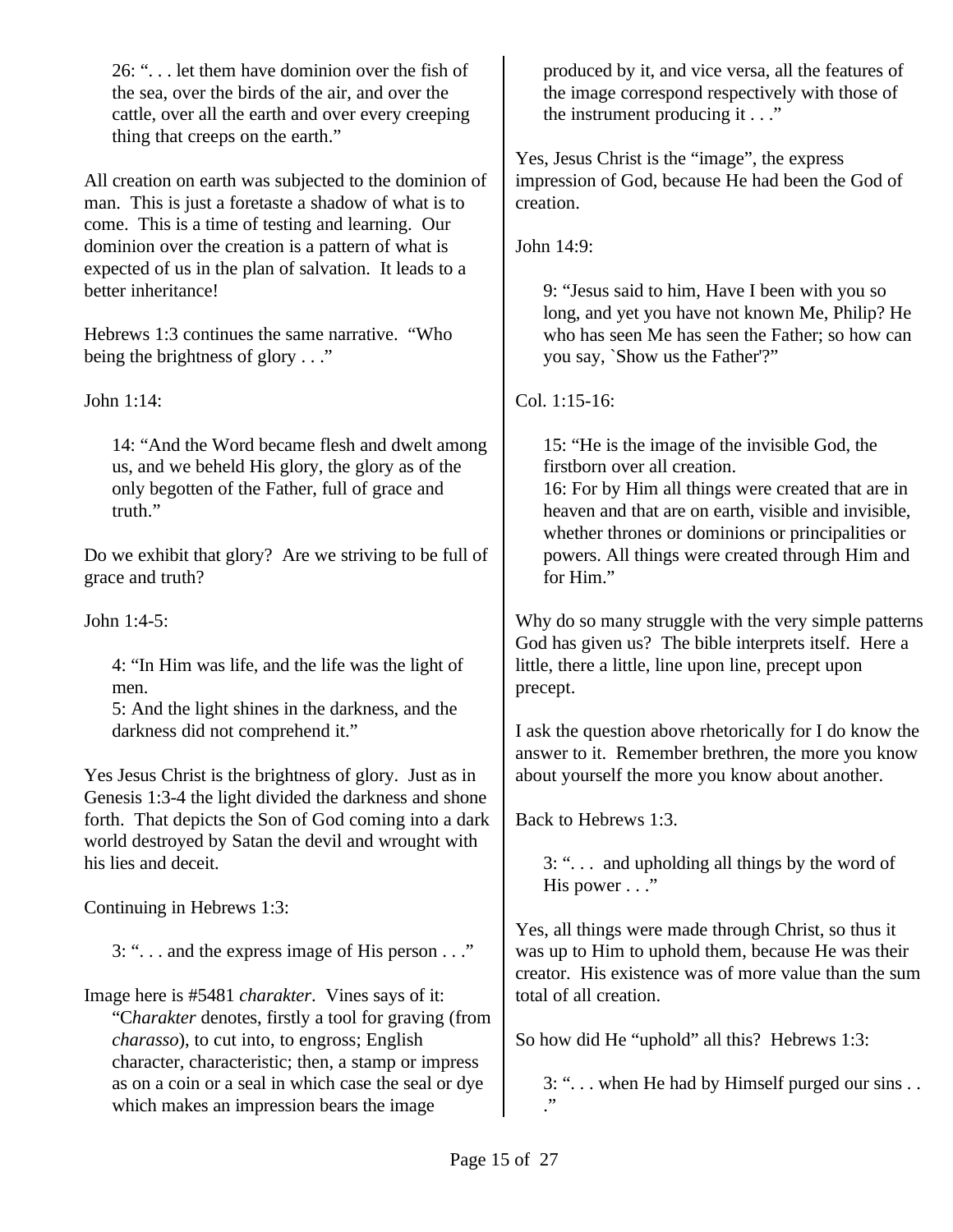He became the sacrifice for all creation. It was up to Him to lay down His life so that creation could be spared from the eternal penalty of death due to the acceptance of sin.

Jesus Christ was willing to give up all He was, all He had, to save His creation!

Listen to this explained in detail from Phil. 2:5-8

5: "Let this mind be in you [Are we willing to lay down are lives?] which was also in Christ Jesus, 6: who, being in the form of God, did not consider it robbery to be equal with God,

7: but emptied Himself of privileges, taking the form of a servant, and coming in the likeness of men.

8: And being found in appearance as a man, He humbled Himself and became obedient to the point of death, even the death of the cross."

Jesus Christ, the Word of God, the Son of God and the image of God was God long before creation. He was equal to God! Just think, He Himself emptied Himself of that glory, of that eternal existence, to become a man, to live a sin free life, to defeat the devil and qualify to be a perfect, complete, and total sacrifice on behalf of His sinning creation. I hope we can grasp the magnitude of that sacrifice, of the love He has for us.

Having done all that we read in Heb. 1:3:

 ". . . sat down at the right hand of the Majesty on high,"

That is exactly what Phil. 2 continues to say in 9-10.

9: "Therefore God also has highly exalted Him and given Him the name which is above every name, 10: that at the name of Jesus every knee should bow, of those in heaven, and of those on earth, and of those under the earth,"

The scriptures continue to reaffirm the plan of salvation.

Hebrews 1:4:

4: "having become so much better than the angels .  $\cdot$  .  $\cdot$ 

Now how could he have become, "so much better than the angels?"

Because he had become a real flesh and blood man. There was no pretending. This was a real life and death struggle for one who had been of the *Elohim*. He was confronted with the test and trial of overcoming the deceit and guile and lies of the devil and the pulls of the flesh. Here Christ faced what was once the seal of perfection of His creation. Lets just review what happened to Satan.

## Ezekiel 28:11-19:

11: "Moreover the word of the LORD came to me, saying,

12: Son of man, take up a lamentation for the king of Tyre, and say to him, thus says the Lord GOD: You were the seal of perfection, full of wisdom and perfect in beauty.

13: You were in Eden, the garden of God; every precious stone was your covering: the sardius, topaz, and diamond, beryl, onyx, and jasper, sapphire, turquoise, and emerald with gold. The workmanship of your timbrels and pipes was prepared for you on the day you were created. 14: You were the anointed cherub who covers; I established you; you were on the holy mountain of God; you walked back and forth in the midst of fiery stones.

15: You were perfect in your ways from the day you were created, till iniquity was found in you. 16: By the abundance of your politicking you became filled with violence within, and you sinned; therefore I cast you as a profane thing out of the mountain of God; and I destroyed you, o covering cherub, from the midst of the fiery stones. 17: Your heart was lifted up because of your beauty; you corrupted your wisdom for the sake of your splendor; I cast you to the ground, I laid you before kings, that they might gaze at you. 18: You defiled your sanctuaries by the multitude of your iniquities, by the iniquity of your politicking; therefore I brought fire from your midst; it devoured you, and I turned you to ashes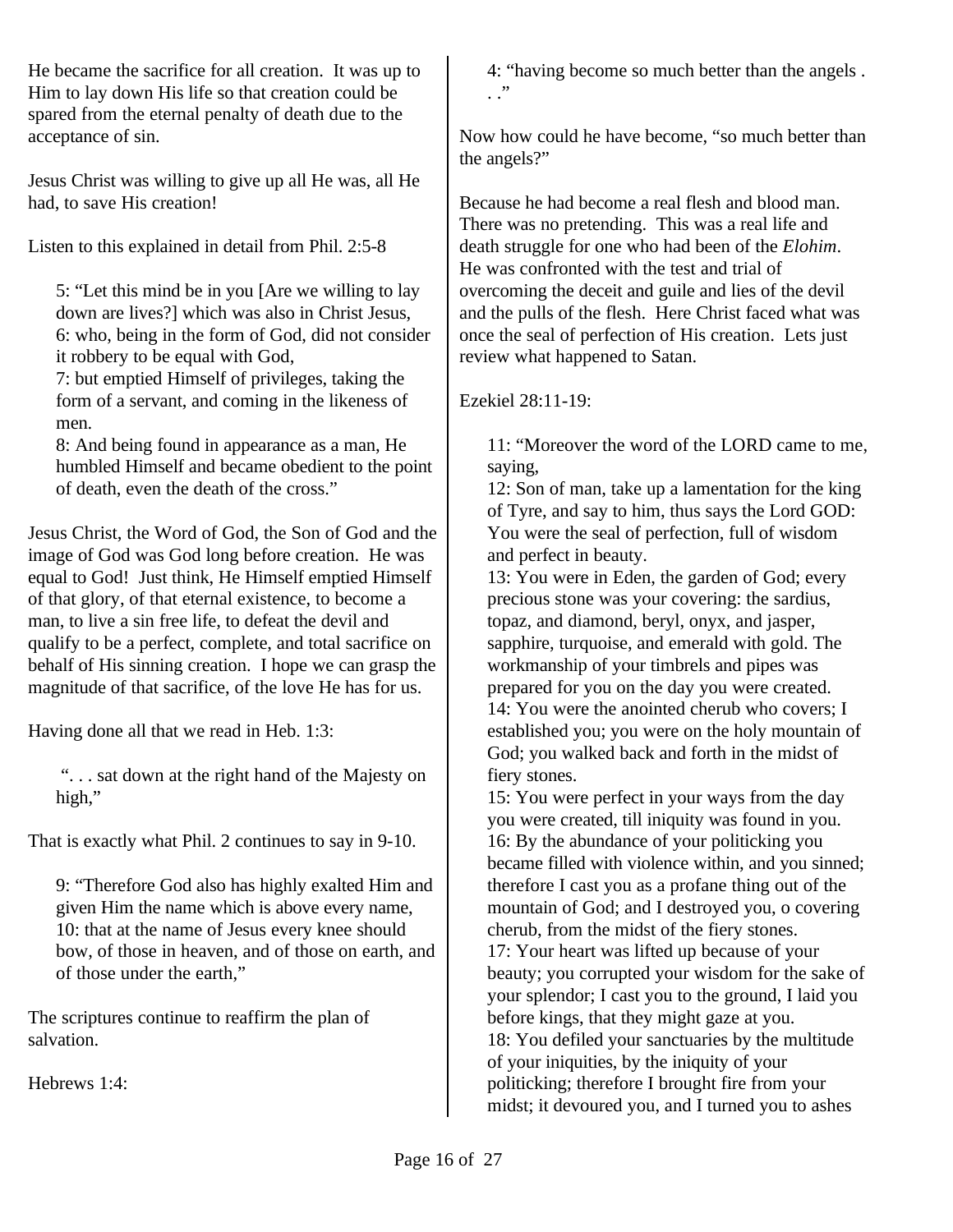upon the earth in the sight of all who saw you. 19: All who knew you among the peoples are astonished at you; you have become a horror, and shall be no more forever."

Here we are told about the account of Satan from his beginning and to his end.

Jesus Christ while in the flesh had to overcome Satan's powers of deception and deceit. This was a monumental task for a man. To do so He would qualify to liberate all mankind from the curse of death.

Look what we read in Hebrews 2:9:

9: "But we see Jesus, who was made a little lower than the angels, for the suffering of death crowned with glory and honor, that He, by the grace of God, might taste death for everyone."

This very truth is reiterated in Psalms 8:4-5:

4: "What is man that You are mindful of him, and the son of man that You visit him?

5: For You have made him a little lower than the angels, and You have crowned him with glory and honor."

Yes, Jesus Christ had become lower than the *Elohim*. He emptied Himself of all that to become flesh and blood. That was lower than the angels as well.

So when God the Father restored Him to the glory He once had with Him, He became "so much better than the angels."

John 17:5:

5: "And now, O Father, glorify Me together with Yourself, with the glory which I had with You before the world was."

No tricky language there. Nothing difficult to understand.

Look at the balance of Heb. 1:4:

4: ". . . as He has by inheritance obtained a more

excellent name than they."

And what name is that? *Elohim*! God! The angels are not *Elohim*, they are not God.

Christ inherited this. Also remember He has a co-heir in this as Rom. 8:17 told us earlier.

Are the angels His co-heir?

No!

Revelation 14:1:

1: "Then I looked, and behold, a Lamb [Christ] standing on Mount Zion [the throne of God], and with Him one hundred and forty-four thousand, having His Father's name written on their foreheads."

This is the bride of Christ as the subsequent verses tell us. She too has been given a more excellent name. She has become co-heir with Christ in that. She too will become so much better than the angels. She too will be called *Elohim* after the Father and the Son. I don't want to stray from seeing who was *Elohim* at the beginning and the pre-existence of Christ. But these points must be made to understand why *Elohim* do what they do.

Hebrews 1:5:

5: "For to which of the angels did He ever say: You are My Son, today I have begotten You? "

It is clearly stated here that Christ was not an angel as some of the Christian denominations teach.

Hebrews 1:5 is right out of the O.T. Listen to the context. God is foretelling what is to take place. He is ridiculing the kings of the earth.

Psalms 2:6-7:

6: "Yet I have installed My King upon Zion the hill of My holiness.

7: I will declare the decree: The LORD has said to Me, You are My Son, Today I have begotten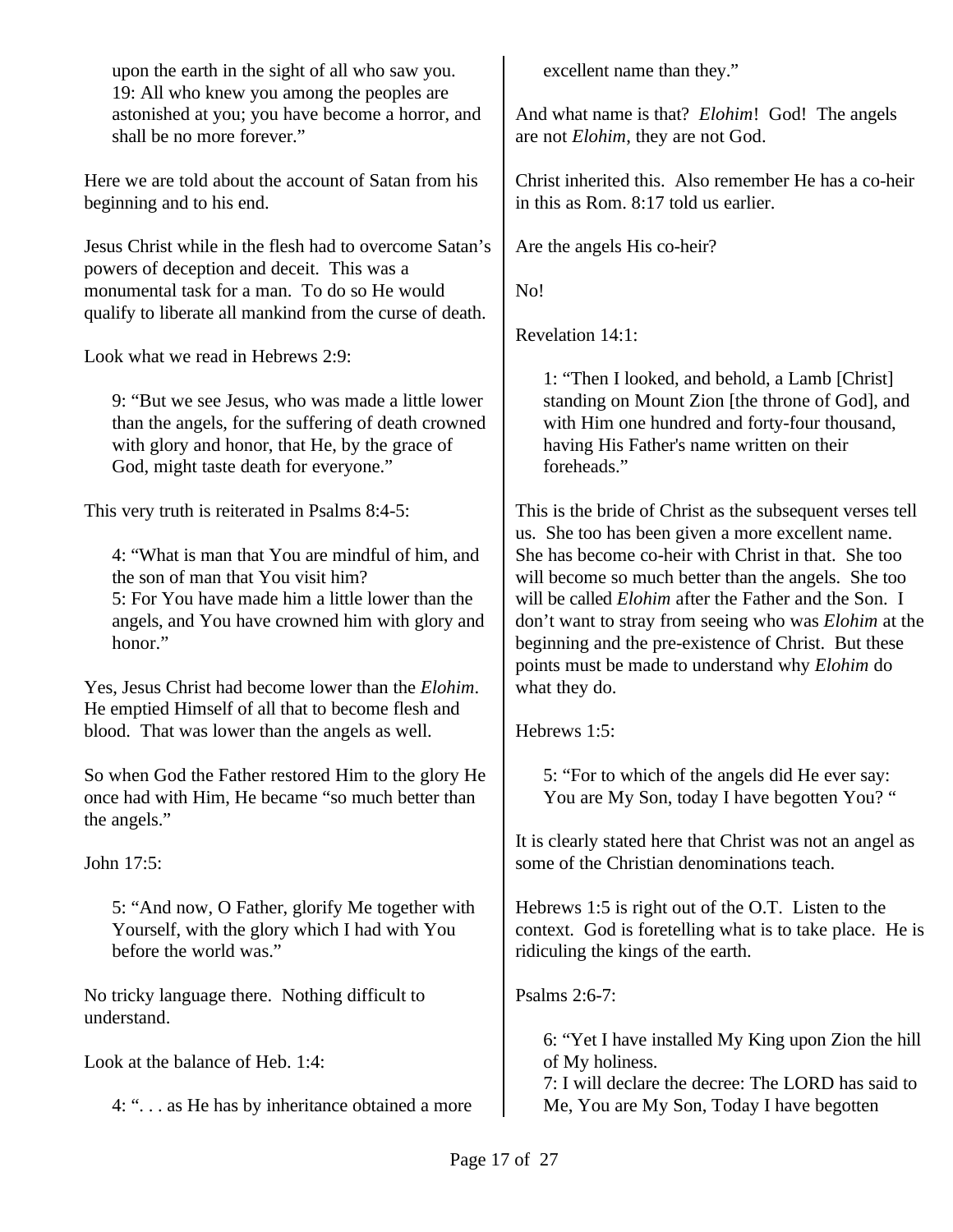You."

The bible interprets the bible. We do not leave it to the vain babbling of "enlightened men".

We are to be rightly dividing the word of truth.

If a person is deceived they don't know it until they are shown the error of their deceit. Unfortunately others are hurt in the meantime. Some are so deceived that they let vanity come between themselves and the truth of God and will never admit to error.

Continuing in Hebrews 1:5:

5: " . .. And again: I will be to Him a Father, And He shall be to Me a Son?"

Here is where we have a redefining of the relationship the *Elohin* had had since before the beginning of creation. Remember in Philippians we were told they were "equal". That is #2470 in the Strong's *isos*. Vines says of it,

"the same in size, number, quality, etc. is translated equal in John 5:18; Phil. 2:6; in the latter the word is in the neuter plural, literally equalities; in the RV the words are translated, 'on an equality with God', instead of equal with God, as in the NKJ . . ."

The being known as the Word empties himself of his glory and took the form of a man.

How did this all happen?

Hebrews 1:5:

5: ". . . today I have begotten You . . ."

The Father through his power impregnated Mary a human being with the spirit that was once the Word. No longer *Elohim*, He became a man lower than even the angels. He would start the growth process of being human flesh just as every other human being has since Adam and Eve became one and had children.

The new relationship was necessary to fulfill God's plan of salvation for mankind. This plan is spoken of throughout the pages of the bible and is imprinted on creation as well as the very holy days of God. Satan the devil and his angels of light, will do everything in their power to confuse those called of the Father at this time. To think in light of the clear scriptures and patterns of God that men are teaching that Christ never pre-existed is pure blasphemy. It makes my heart hurt with sorrow.

Continuing in Hebrews 1:6:

6: "But when He again brings the firstborn into the world, He says: Let all the angels of God worship Him."

There is a difference. Jesus Christ was to be worshiped by angels because it was He who had created them. God the Father said this was to be the case even though Christ was made lower than them. This seems to confuse the deceived even more. They can't figure that out because they think in terms of rulership as to Satan's methods. They follow his patterns of hierarchy and not God's patterns of patriarchy. Jesus Christ was the Son of the Father. He was the only begotten of the Father. He was in truth and essence the only true Son of God. For that and the fact that Christ was their creator they were indeed commanded to worship Him.

Look what is ordained for the angels. Hebrews 1:7-9:

7: "And of the angels He says: Who makes His angels spirits and His ministers a flame of fire. 8: But to the Son He says: Your throne, O God, is forever and ever; a scepter of righteousness is the scepter of Your Kingdom.

9: You have loved righteousness and hated lawlessness [as a man]; Therefore God, Your God, has anointed You with the oil of gladness more than Your companions."

Here we have God the Father calling His Son God. These verses are right out of Psalms 45. Here in Hebrews 1 God is leaving no doubt as to what is being said. The words and the context are very clear. Jesus Christ had been [*Elohim*] God and was returned to that very same place. The only difference now was that He had a different relationship with the other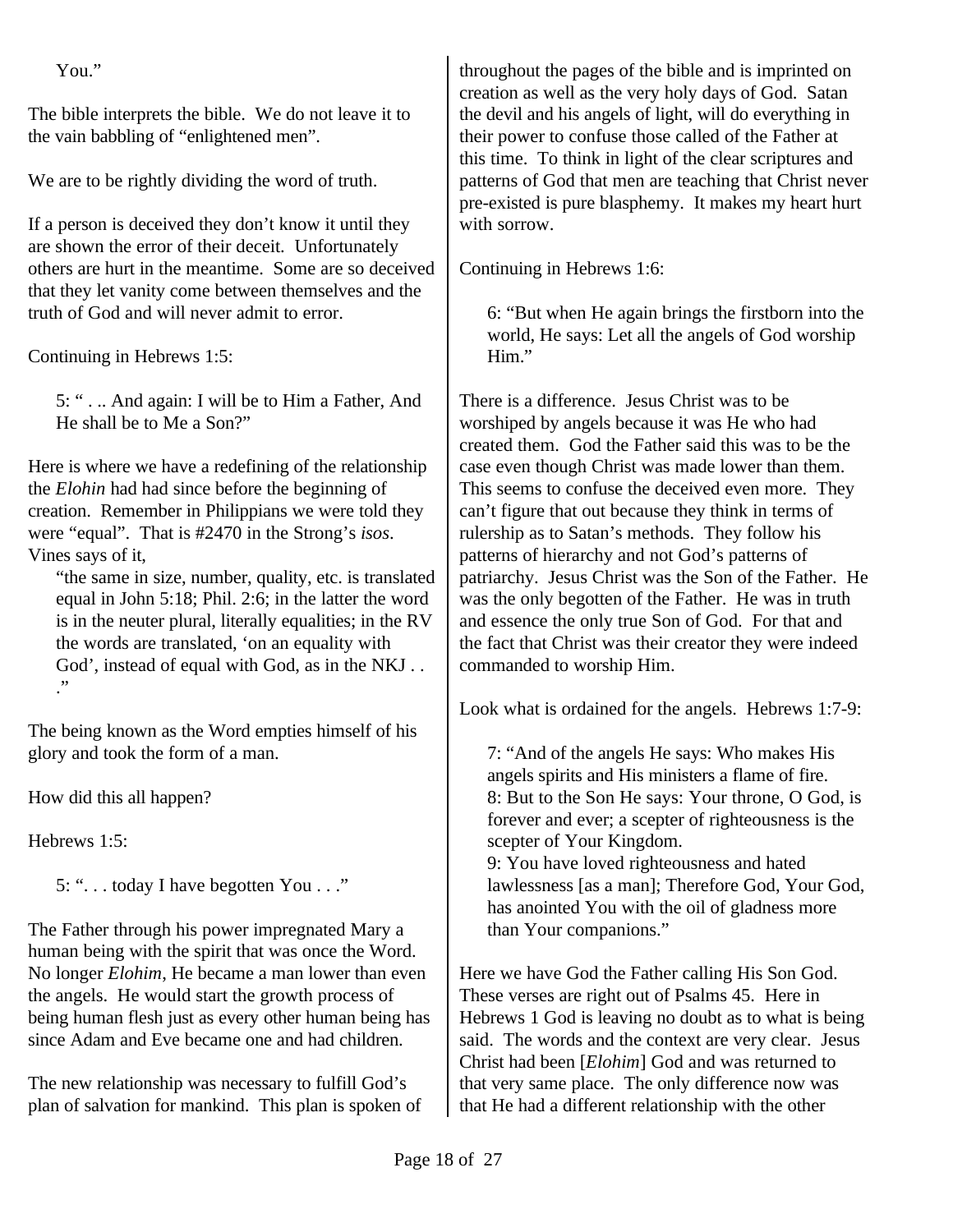*Elohim*. One was a Father and one was a Son. This was necessary so that there could be a second Adam and a second Eve so that after the pattern of creation they could become fruitful and multiply. In essence, reproduce after the God kind.

That is a great mystery to most men today and will continue to be until Christ sets up His kingdom on earth.

That is why we read what we do in Isaiah 9:6-7.

6: "For unto us a Child [Son of God] is born, unto us a Son is given; and the princeship will be upon His shoulder. And His name will be called Wonderful, Counselor, Mighty God, Everlasting Father, Prince of Peace. 7: Of the increase of His princeship and peace

There will be no end . . ."

The pattern is very clear. These names that Christ was prophesied to have are in fact all in place except for one. That one is "Everlasting Father." He will take on this name after He has wed His bride and that oneness produces children. He will be the father of His household in the family of the Patriarch, God the Father.

Plain and simple patterns to see. But God the Father is not finished telling us about His Son over in Hebrews 1 so lets pick up where we left off.

10: "And: You, LORD, in the beginning laid the foundation of the earth, And the heavens are the work of Your hands."

Here God the Father calls His Son, "Lord" and once again confirms that the Son created everything.

Continuing in verse 11:

11: "They will perish, but You remain; and they will all grow old like a garment; [But not Christ because the Father raised Him from the dead and restored Him to the glory they shared together at the beginning.]

12: Like a cloak You will fold them up, and they will be changed . . ."

When does that happen?

Revelation 21:1:

1: "Now I saw a new heaven and a new earth, for the first heaven and the first earth had passed away. Also there was no more sea."

Continuing in Hebrews 1:12:

12: ". . . But You are the same, and Your years will not fail. [Why? Because He was now God again, *Elohim*, with eternal life in Him.]"

These verses here are right from Psalms 102:25-27. They were prophesied of old. These patterns run throughout the old and new testament scriptures.

Hebrews 1:13:

13: "But to which of the angels has He ever said: Sit at My right hand, till I make Your enemies Your footstool?"

Christ was not, nor has ever been an angel. He was *Elohim* and He was man. Here in verses 13 and 14 God shows the differences between Christ and the called of God and the angels.

14: "Are they not all ministering spirits sent forth to minister for those who will inherit salvation?"

The word of God, the holy scriptures are not a mystery to us brethren. They are a road map to our future. They teach us what God wants us to know now at this time, as to how we are to follow Christ, to grow in His grace and knowledge. We are cautioned in Hebrews 2:1.

1: "Therefore we must give the more earnest heed to the things we have heard, lest we drift away."

There are many who would have us drift away from the faith once delivered. We must resist at all cost.

Hebrews 13:8 tells us,

8: "Jesus Christ is the same yesterday, today, and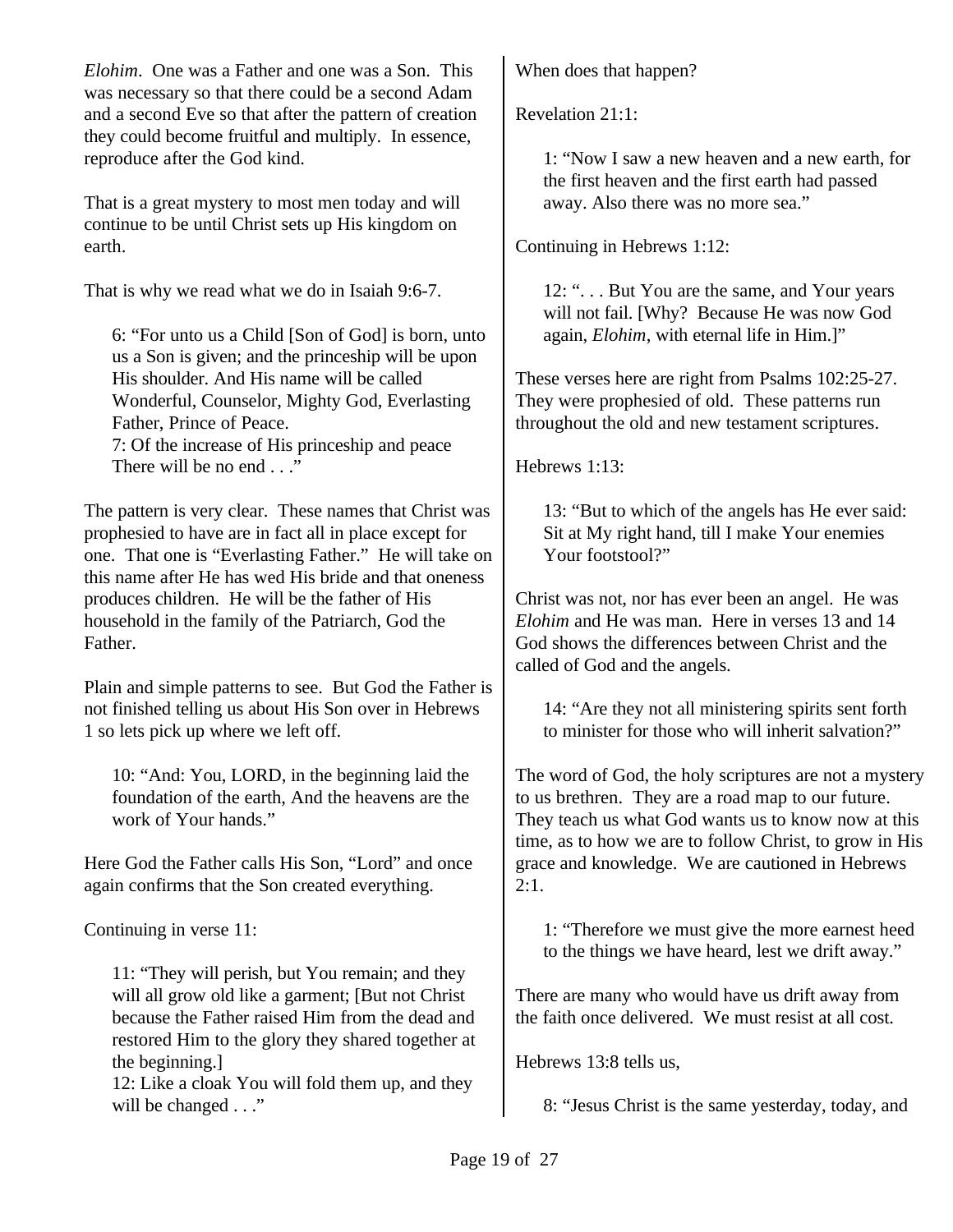forever."

He tells us in verse 9,

9: "Do not be carried about with various and strange doctrines . . ."

He tells us in verse 5,

5: ". . . I will never leave you nor forsake you."

If we turn to the word of God and ask Him to teach us through it we will draw close to Him in spirit and in truth.

There are many, many scriptures we could turn to but we have not. The plain and simple scriptures we have covered are so clear as to the fact that God is more than one being and that Jesus Christ was one of the God beings in the beginning and is so again today.

Some simple scriptures to review. John 16:28:

28: "I came forth from the Father and have come into the world. Again, I leave the world and go to the Father."

Luke 10:18:

18: "And He said to them, I saw Satan fall like lightning from heaven."

The Interlinear Bible translates this, "And He said to them, I saw Satan falling out of Heaven as lightning."

Christ makes it clear once again that He was the creator and as such saw the past and the future. We see this event finished out in the book of Revelation. We also read about it earlier in Isaiah 14:12

12: "How you are fallen from heaven, O Lucifer, son of the morning . . ."

Who threw him out? The Word! Ezekiel 28:16:

16: ". . . Therefore I cast you as a profane thing out of the mountain of God . . ."

In John 8:58 Christ tells the Jews and us for that matter,

58: "Jesus said to them, "Most assuredly, I say to you, before Abraham was, I AM."

Here Christ proclaimed to the Jews that He was the God of Abraham, Isaac, and Jacob. He told them that not only did He exist prior to Abraham but in fact that His name was "I Am."

Exodus 3:13-15:

13: "Then Moses said to God, Indeed, when I come to the children of Israel and say to them, the God of your fathers has sent me to you, and they say to me, what is His name? what shall I say to them?

14: And God said to Moses, I AM WHO I AM. And He said, Thus you shall say to the children of Israel, I AM has sent me to you.

15: Moreover God said to Moses, thus you shall say to the children of Israel, the Lord God of your fathers, the God of Abraham, the God of Isaac, and the God of Jacob, has sent me to you. This is My name forever, and this is My memorial to all generations."

Was Christ lying when He told the Jews His name was "I Am?" Of course not! He was just reiterating what we have studied today, that in fact, as the Word of God it was He who had contact with Israel.

This is very important to understand. Remember earlier we read in Numbers 12:7-8,

7: "Not so with My servant Moses; He is faithful in all My house.

8: I speak with him face to face, Even plainly, and not in dark sayings; And he sees the form of the LORD. Why then were you not afraid To speak against My servant Moses?"

Look how the Interlinear translates it, "I speak to him mouth to mouth, and by an appearance, and not in riddles: and he carefully looks upon the form of Jehovah."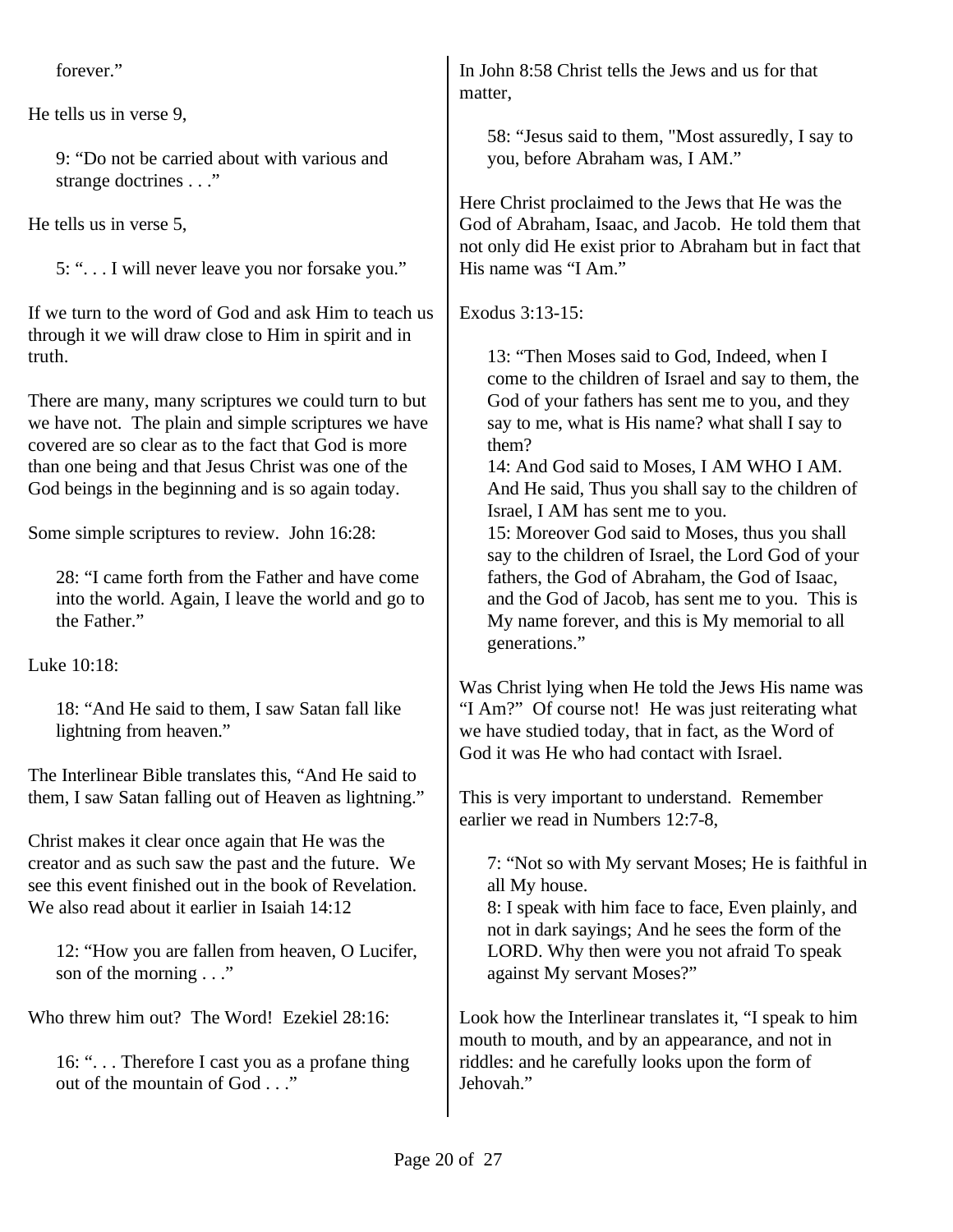Now that seems pretty clear. The God of Israel appeared to Moses and spoke to Moses.

### Exodus 33:11:

11: "So the LORD spoke to Moses face to face, as a man speaks to his friend. And he would return to the camp, but his servant Joshua the son of Nun, a young man, did not depart from the tabernacle."

### Deuteronomy 34:10:

10: "But since then there has not arisen in Israel a prophet like Moses, whom the LORD knew face to face,"

Face here is #6440 *paneh*. It means "face as well as faces" the BDB tells us as well as Strong's. So does the phrase mouth to mouth mean, as some translators have it, that Moses could only hear the words of God. If that was so the same would be in reverse, that God could only hear the words of Moses. No, the meaning here is quite clear.

In Numbers 12:8 God says He even appears to Moses. The NKJV is not the best translation of the verse. Plainly here is the Hebrew word *mar'eh* #4758. The Brown Driver Briggs says of it, "sight, appearance, vision." The Strong's tells us the same thing.

So how do we know this means in person, in clear sight and not a supernatural vision?

Verses 6 & 7 tell us,

6: "Then He said, Hear now My words: If there is a prophet among you, I, the LORD, make Myself known to him in a vision; I speak to him in a dream.

7: Not so with My servant Moses; He is faithful in all My house."

Here God contrasts the way He knew Moses. He didn't come to him in a vision or a dream, but mouth to mouth or face to face He appeared to him. To emphasize that, He says He even appears to him. He then adds "And he sees the form of the Lord."

Form here is #8544 *temunah*. It means "likeness and form". There is no misunderstanding the use of the word here.

Does it seem impossible that Moses saw the *Elohim* called "I Am?"

Not if you believe the bible. Go back to Exodus 24:9- 11:

9: "Then Moses went up, also Aaron, Nadab, and Abihu, and seventy of the elders of Israel, 10: and they saw the God of Israel. And there was under His feet as it were a paved work of sapphire stone, and it was like the very heavens in its clarity. 11: But on the nobles of the children of Israel He did not lay His hand. So they saw God, and they ate and drank."

Once again very clear scriptures. They don't need any explanation as to what is said.

So here once again we see that the God, the *Elohim* called by the name "I Am" was seen by Moses and many others. It should be stated however that scriptures show that what is stated in Exodus 24 is the exception to the pattern. It was Moses who consistently saw God not a lot of other people. So why is this important?

Because those who are deceived turn to scriptures they do not understand to claim that no one has seen God. The problem with their understanding is that they teach that God is only one being. With that teaching they stumble over the scriptures.

Lets take a look at some of them. Lets turn to Mark 12:29:

29: "Jesus answered him, The first of all the commandments is: Hear, O Israel, the LORD our God, the LORD is one."

This is a quote from Deuteronomy 6:4-5. The context in both is teaching the children of Israel.

So to understand it as it was originally stated lets go to Deuteronomy 6:4-5: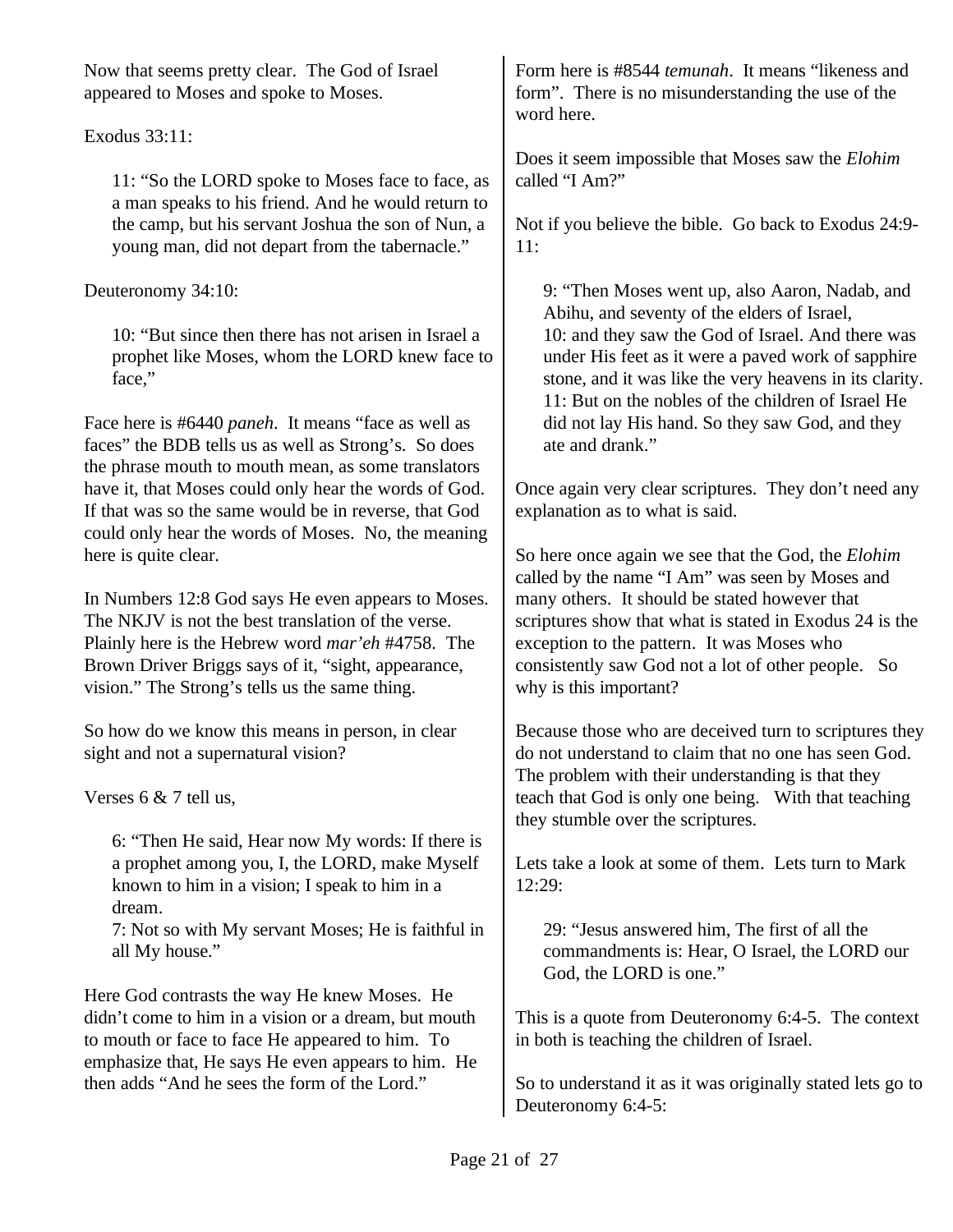4: "Hear, O Israel: The LORD our God, the LORD is one!

5: You shall love the LORD your God with all your heart, with all your soul, and with all your might."

These are the words which appear in Mark 12:29-30:

So what are we being told here? Is there some trick message in what is said? Lets see the Hebrew as it is originally written.

"Hear O Israel *YHWH, our elohim YHWH* one."

The Interlinear translates it and the succeeding verse as follows, "Hear, O Israel, Jehovah our God is one Jehovah. And you shall love Jehovah your God with all your heart, and with all your soul, and with all your might."

Do you see the difference a translation can make. One says, "Jehovah our God is one Jehovah" the other says, "The Lord our God, the Lord is one."

The Interlinear completes the thought in the statement while the NKJ does not. Here the Word is telling us that there is more than one Lord just as there is more than one God.

He is telling us exactly what David understood to be true.

Two "Lords" are being spoken about here in Deuteronomy 6:4-5

#3068 is the Hebrew word translated here as Jehovah or Lord. The BDB says of it,

"*yahweh*, the proper name of the God of Israel. It also says of it that many recent scholars explain it as, "the one bringing into being, life giver, giver of existence, creator, he who brings to pass, performer of his promises," as opposed to most who take it to mean, "the one who is, the absolute and unchangeable one, the existing, ever living as self consistent and unchangeable".

Is it one or the other or both? We will let the bible tell us shortly.

But first listen to what David tells us in Psalms 110:1:

1: "The LORD said to my Lord, Sit at My right hand, till I make Your enemies Your footstool."

Remember we read about this earlier in Hebrews 1:10- 13. God the Father refers to Christ as both God and Lord in that chapter. All this is not coincidental. It is all part of a pattern which is telling us that God, *Elohim* is plural or composed of more than one being, and that Christ was the Word, the spokesman of the *Elohim* of the O.T.

In Matt. 22 Christ comments on David's statement in Psalms 110:1. The setting here is Christ being asked questions by a scribe to test Him verses 35-40.

Watch in the following verses how Christ Himself addresses this use of the word Lord. He clearly shows it is talking about something greater than David and not lesser.

Matthew 22:41-46:

41: "While the Pharisees were gathered together [trying to come up with another trick question], Jesus asked them,

42: saying, What do you think about the Christ? Whose Son is He? [Remember Hebrews 1, He is the Son of God] They said to Him, The Son of David.

43: He said to them, How then does David in the Spirit call Him `Lord,' saying:

44: The LORD said to my Lord, sit at My right hand, till I make Your enemies Your footstool? 45: If David then calls Him `Lord,' how is He his Son?

46: And no one was able to answer Him a word, nor from that day on did anyone dare question Him anymore."

You can read about this same scene over in Mark 12:35-37.

35: "Then Jesus answered and said, while He taught in the temple, How is it that the scribes say that the Christ is the Son of David? 36: For David himself said by the Holy Spirit: The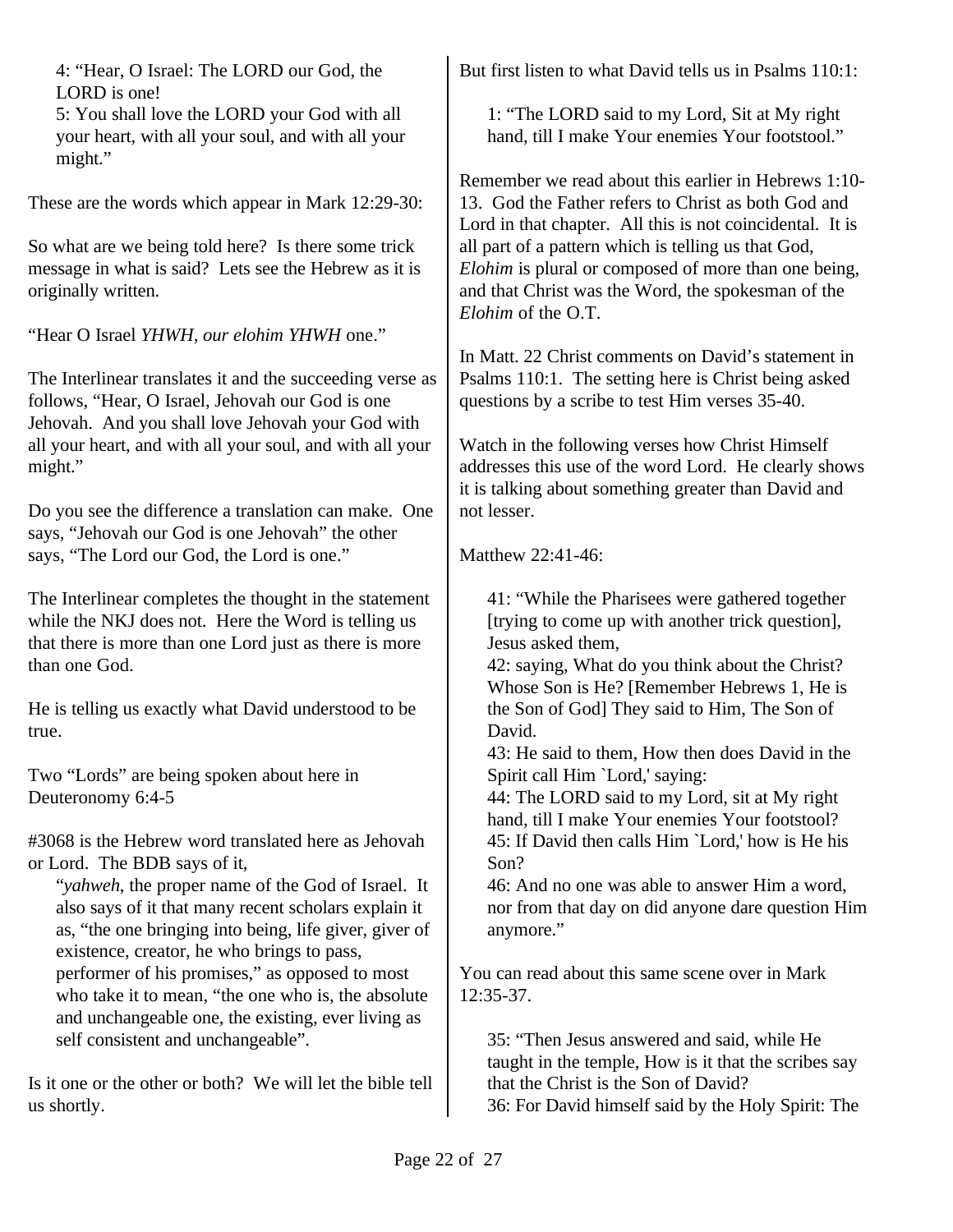LORD said to my Lord, sit at My right hand, till I make Your enemies Your footstool.

37: Therefore David himself calls Him Lord; how is He then his Son? And the common people heard Him gladly."

Christ is telling us loud and clear here that there are two Lords and neither of them originated from David. He is reconfirming what we read in Hebrews and elsewhere, that Christ is the Son of God and is God.

Now, we could go to a lot of other scriptures in the Old and New Testament which are used to banter about the doctrine of God being one being or more than one.

Lets just see what God has to say about it Himself.

In John 10:30 we read,

30: "I and My Father are one."

"One" here is the same Greek word used in Mark 12:29 "Hear, O Israel, the Lord our God, the Lord is one."

So which is it, I asked earlier.

John 17:11:

11: "Now I am no longer in the world, but these are in the world, and I come to You. Holy Father, keep through Your name [not His] those whom You have given Me, that they may be one as We are."

Please notice they are kept in the Holy Fathers name, which is the household name, God or *Elohim*. Remember that is the name they will receive, (Rev. 14:1).

John 17:20-26:

20: "I do not pray for these alone, but also for those who will believe in Me through their word; 21: that they all may be one, as You, Father, are in Me, and I in You; that they also may be one in Us [Gen. 1:26, 11:7], that the world may believe that

You sent Me.

22: And the glory which You gave Me I have given them, that they may be one just as We are one:

23: I in them, and You in Me; that they may be made perfect in one [Eph. 5:26-29] [Eph. 5:13], and that the world may know that You have sent Me, and have loved them as You have loved Me. 24: Father, I desire that they also whom You gave Me may be with Me where I am, that they may behold My glory which You have given Me; for You loved Me before the foundation of the world. 25: O righteous Father! The world has not known You, but I have known You; and these have known that You sent Me.

26: And I have declared to them Your name, and will declare it, that the love with which You loved Me may be in them, and I in them."

Look what we learn in these verses:

1) People will believe in Christ through the speaking of others.

2) That they can be one with God after the pattern of the Father and the Son.

3) That they would be one in Us not just the Father or the Son. That is the same Us as in Gen. 1:26, "Then God said, Let Us make man in Our image according to Our likeness . . ." That image and likeness is not just a physical appearance but encompasses the total oneness of God with the name of the Father given to all who share in that. Yes they will all be one, they will all be *Elohim*.

4) We will share in the same glory that Christ has in our being one just as He and the Father are.

5) God loves us just as He does the Son.

6) The Father loved Christ before the foundation of the world as we have seen over and over again in the scriptures.

7) The world had never known the Father prior to Christ telling it about Him.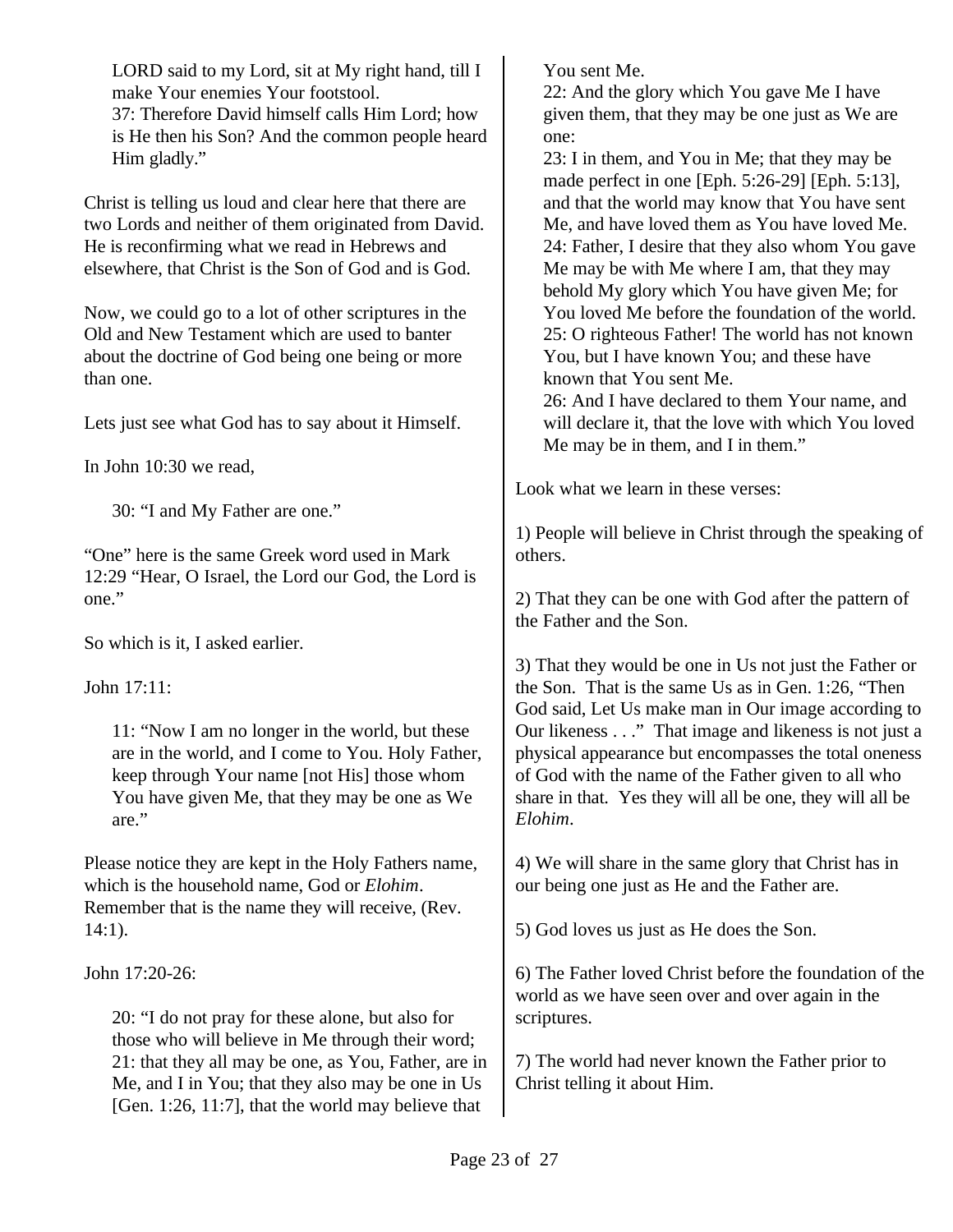All of these points here are opportunities to expand on this subject and others but lets stick to the study at hand.

Point seven could not be any clearer. The world has never known God the Father prior to Christ telling it about Him.

That's because the being who became the Son, who was the Word, was the God of the Old Testament. It was He who was seen by Moses not the Father. It was He who was seen by the 74 at Sinai not the Father. It was He who did the talking in the Old Testament scriptures on the whole.

John 15:21:

21: "But all these things they will do to you for My name's sake, because they do not know Him who sent Me."

Lets look at the eighth chapter of John to hear this point loud and clear.

John 8:52-59:

52: "Then the Jews said to Him, Now we know that You have a demon! Abraham is dead, and the prophets; and You say, If anyone keeps My word he shall never taste death.

53: Are You greater than our father Abraham, who is dead? And the prophets are dead. Whom do You make Yourself out to be?

54: Jesus answered, If I honor Myself, My honor is nothing. It is My Father who honors Me, of whom you say that He is your God.

55: Yet you have not known Him, but I know Him. And if I say, I do not know Him, I shall be a liar like you [because they said they knew Him]; but I do know Him and keep His word.

56: Your father Abraham rejoiced to see My day, and he saw it and was glad. [Genesis 14:18-20 Jesus was Melchizedek]

57: Then the Jews said to Him, You are not yet fifty years old, and have You seen Abraham? 58: Jesus said to them, Most assuredly, I say to you, before Abraham was, I AM.

Right here Christ told the Jews they have never known the being known as God the Father and that in fact it was He, Christ, who was the God of the Old Testament who spoke to Abraham. In fact He told them He was "I Am".

Look what they immediately tried to do. They tried to kill him!

59: "Then they took up stones to throw at Him; but Jesus hid Himself and went out of the temple, going through the midst of them, and so passed by."

We are told this same pattern over and over again. In spite of that many deny it even exists in the clear language in the bible.

The Hebrew word used for "one" in Deuteronomy 6:4 is #259. Strong's says of it, "*echad*, a numeral from #258; properly united, ie one; or (as an ord.) first."

Its root word is #258 *achad*. Strong's says of it, "perhaps a prime root; to unify, ie (fig.) collect (one's thoughts): - go one way or other."

God chooses His words with thought as to meaning and purpose. It is unfortunate that translators often do not translate them accurately. I do not fault them for that because one must know God to understand what is being said. They work under the preconceived theology of a false Christian world. It however is a different thing for one who has tasted the fruit of the word of God and turns from it to another Gospel about Christ.

There are those who are promoting the doctrine that Jesus was created prior to "the beginning" of Gen. 1:1. It is quite apparent that they are pushing this doctrine from the point of view that Jesus is the Son of God and thus could not have existed eternally. They do not accept or for that matter understand when that relationship of father/son began.

I addressed that earlier. It is clearly stated that it was a prophesied event. A prophesied event is something that has not yet happened. In this case it would not happen until the Word divested Himself of all He was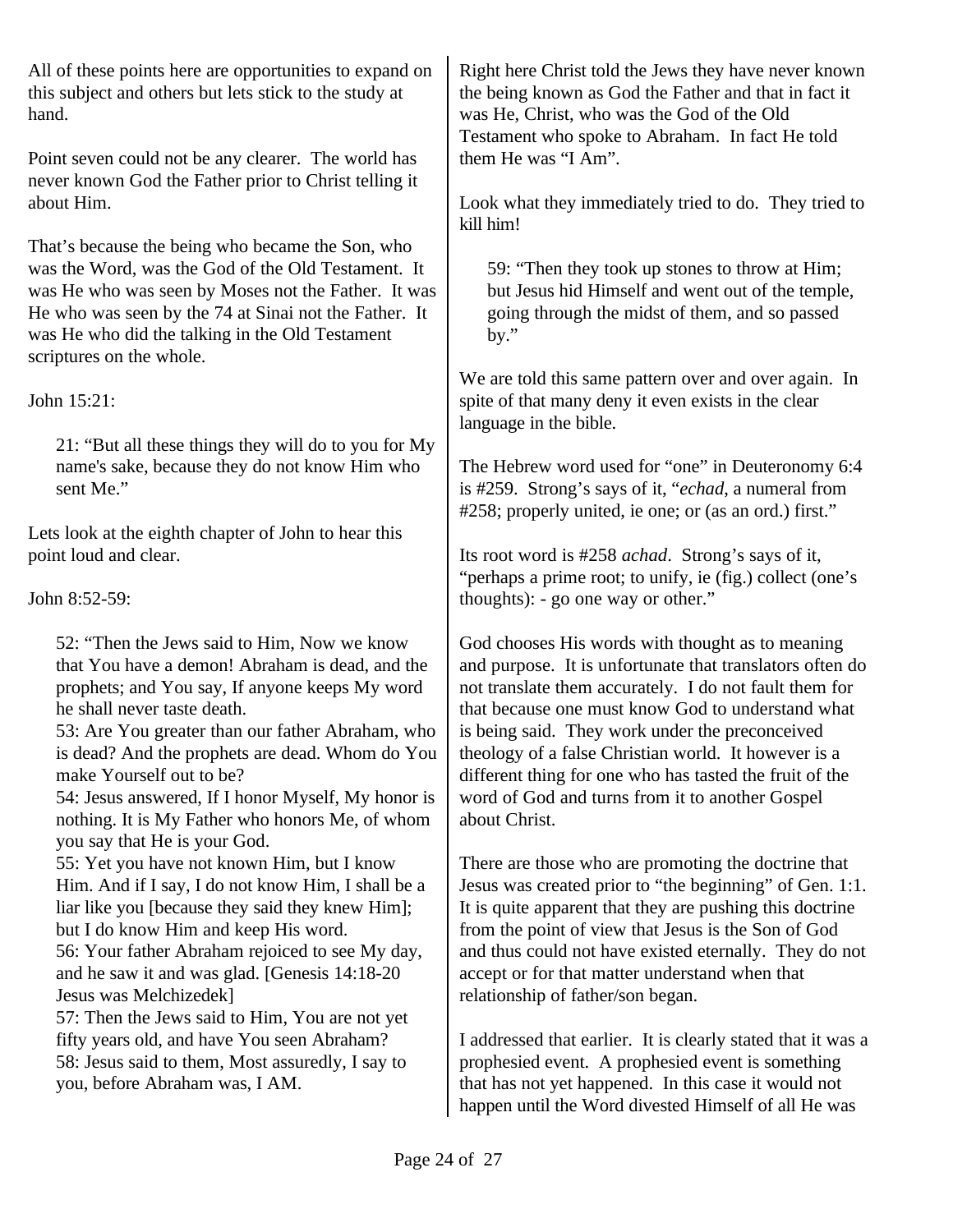as God to become a man. That happened just prior to Mary's conception.

I am not going to go to all the prophecies concerning this great event, just two. Isa. 7:14:

14: "Therefore the Lord Himself will give you a sign: Behold, the virgin shall conceive and bear a Son, and shall call His name Immanuel."

Isa. 9:6:

6: "For unto us a Child is born, unto us a Son is given; and the government will be upon His shoulder. And His name will be called Wonderful, Counselor, Mighty God, Everlasting Father, Prince of Peace."

These were prophesied future events. They tell us about the plan of salvation and the relationship that the *Elohiym* will enter into to carry out and continue that plan.

It was at that moment, at the conception of Jesus, that the *Elohiym* now were to be known as Father and Son.

That is why the scriptures tell us that Jesus Christ is the only begotten Son of God.

Remember the account of John 1:1-14. The context is of God creating the heavens and earth and ALL things that were made. Now that means everything including the angels. We read earlier about Lucifer and how he was "created." Of the Word of God who became Jesus we read, "All things were made through Him, and without Him nothing was made that was made."

Are we about to call God a liar? I'm not! If we go along with these people and accept their opinion that Christ was "made" when scripture clearly tells us that He made everything that was made, then we are doing just that! Wake up folks!

Now look what we read in this context in verse 14:

14: "And the Word became flesh and dwelt among us, and we beheld His glory, the glory as of the only begotten of the Father, full of grace and

truth."

There we have the prophecy fulfilled. It was that moment that the Word who was God, part of the "Us," became the only begotten of the Father.

God the Father become Christ's physical progenitor. That has never happened to any other human being. That is why Jesus is the only begotten of the Father. That is no mystery in the bible. The language and pattern is very clear.

One more O.T. prophecy on the subject really jumps out, so let us turn to it. Psalms 2: Here we find a very clear context being stated. The time frame is clear; verses 1-3:

1: "Why do the nations rage, and the people plot a vain thing?

2: The kings of the earth set themselves, and the rulers take counsel together, against the LORD and against His Anointed, *saying*,

3: Let us break Their [that is two by the way] bonds in pieces and cast away Their cords from us."

This time frame set here certainly is not "at the beginning" or before it, is it. To say it is would be ridiculous So with this all stated look at what God says; verses 4-7:

4: "He who sits in the heavens shall laugh; The Lord shall hold them in derision. 5: Then He shall speak to them in His wrath, and distress them in His deep displeasure: 6: Yet I have set My King on My holy hill of Zion. 7: I will declare the decree: The LORD has said to Me, 'You *are* My Son, **today** I have begotten You."

What day and when? Today! When was that? During this time of the kings and rulers of the earth.

The apostle Paul in his efforts to enlighten the Corinthian church tells them in very clear words; (1Cor.10:4) "and all drank the same spiritual drink. For they drank of that spiritual Rock that followed them, and that Rock was Christ."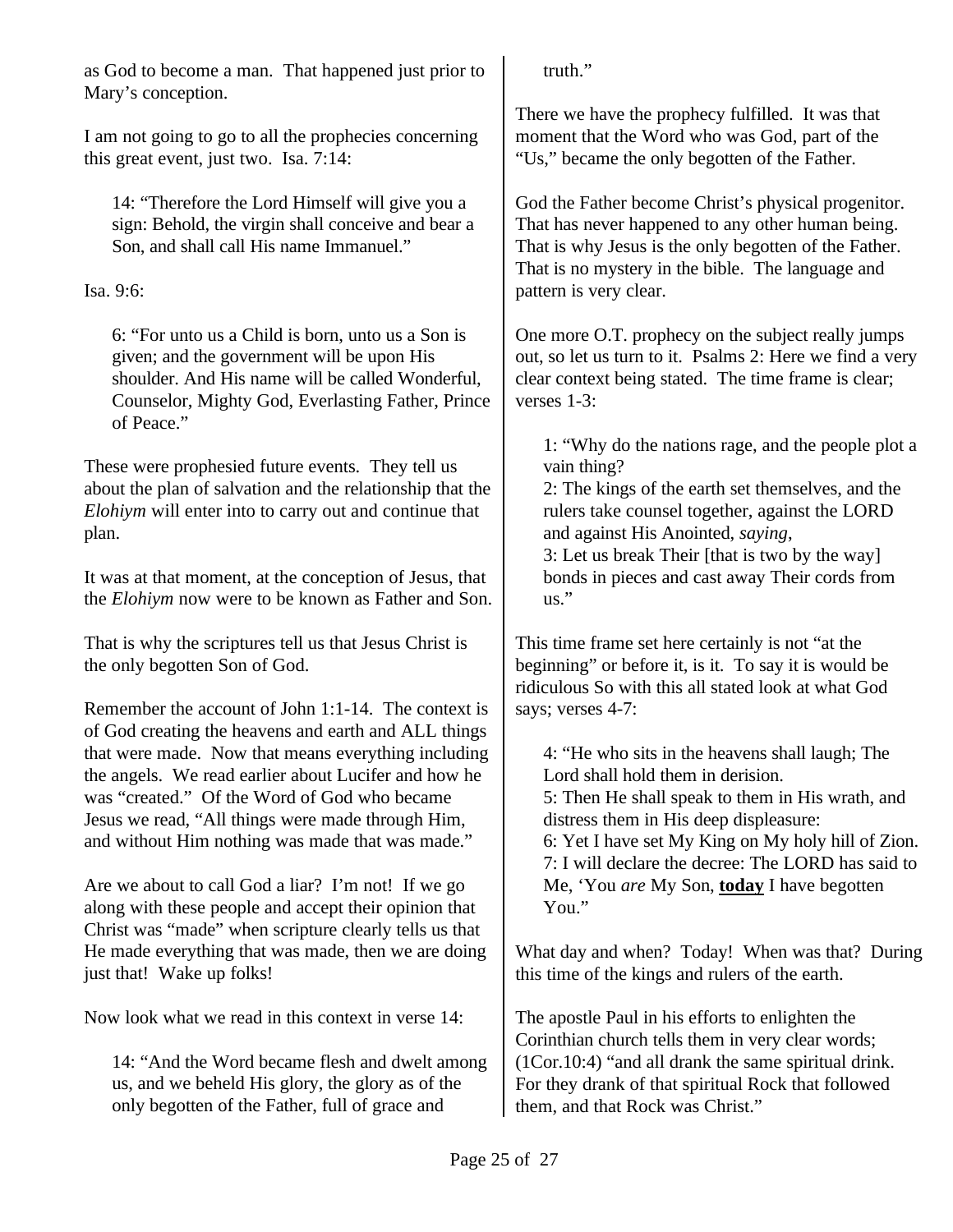Once again simple and plain language as to the fact that Jesus Christ was the member of the *Elohim* who was the God of Israel who walked and talked with them.

Christ did not just come into existence at His physical birth to Mary. Not only has He existed prior to that and prior to the "Beginning" but in fact He is without beginning as we are about to see from the scriptures.

Brethren, these are simple and plain truths of God. No trickery, no deceit. Just simple instruction from God not from men. Today or "this day" is #3117, *yowm*, at most a 24 hour period of time.

Jesus Christ has many titles and functions. Isaiah 9 listed just a few as we read earlier. He also has many names.

Let's look at one of these names, titles and functions briefly for it is covered in depth in other studies available off the web site. Gen. 14:18-20:

18: "Then Melchizedek king of Salem brought out bread and wine [do not forget these are the symbols of the New Covenant representing Jesus Christ]; He *was* the priest of God Most High [The *Elohiym* Who became the Father]. 19: And he blessed him and said: Blessed be

Abram of God Most High, possessor of heaven and earth;

20: and blessed be God Most High, Who has delivered your enemies into your hand. . ."

So here we have the priest of God Most High called Melchizedek and the king of Salem (which means peace) addressing Abram.

This is the "Priesthood" which existed before the Levitical Priesthood." It is also the "Priesthood" of the New Covenant. It is only fitting that the N.T. scriptures address the priest and his priesthood in depth. We find it spoken of in length and detail from Hebrews 6:19 - Heb. 9:28. Let's just cover a few of these scriptures. Heb. 7:1-3:

1: "For this Melchizedek, king of Salem, priest of the Most High God, who met Abraham returning from the slaughter of the kings and blessed him, 2: to whom also Abraham gave a tenth part of all, first being translated "king of righteousness" [a title of Christ's], and then also king of Salem, meaning "king of peace" [another title of Christ's], 3: without father, without mother, without genealogy, having neither beginning of days nor end of life, but made like the Son of God, remains a priest continually."

So who are we talking about here? Are there two high priests? Are there two kings of righteousness? Are there two kings of Salem?

It says in verse 3 that this Melchizedek was without father and mother, without genealogy, having no beginning of days and no end of life. This Melchizedek was what? "Made like the Son of God." Are there two of these also? "And remains a priest continually." To remain as something you must have been already it.

The scriptures clearly tell us that Jesus was and still is the High Priest of the Most High God. There was a time when His role was the only Priest of God. Now under the New Covenant there will be a Royal Priesthood comprised of many Kings and Priest and one High Priest.

There are those who teach that the Most High God and Melchizedek are in fact the same being. Let me speak as a fool for a moment. If that were the case, the Most High God here just made Himself into His own Son. That would make the translators jump for joy at the support received for their erroneous doctrine of trinity, being oneness.

How do we know for sure that the author or authors of Hebrews understood that Christ was Melchizedek and that He had existed at the "foundation of the earth?"

We just saw that Melchizedek had no beginning of days. Hebrews 9:23-26:

23: "Therefore *it was* necessary that the copies of the things in the heavens should be purified with these, but the heavenly things themselves with